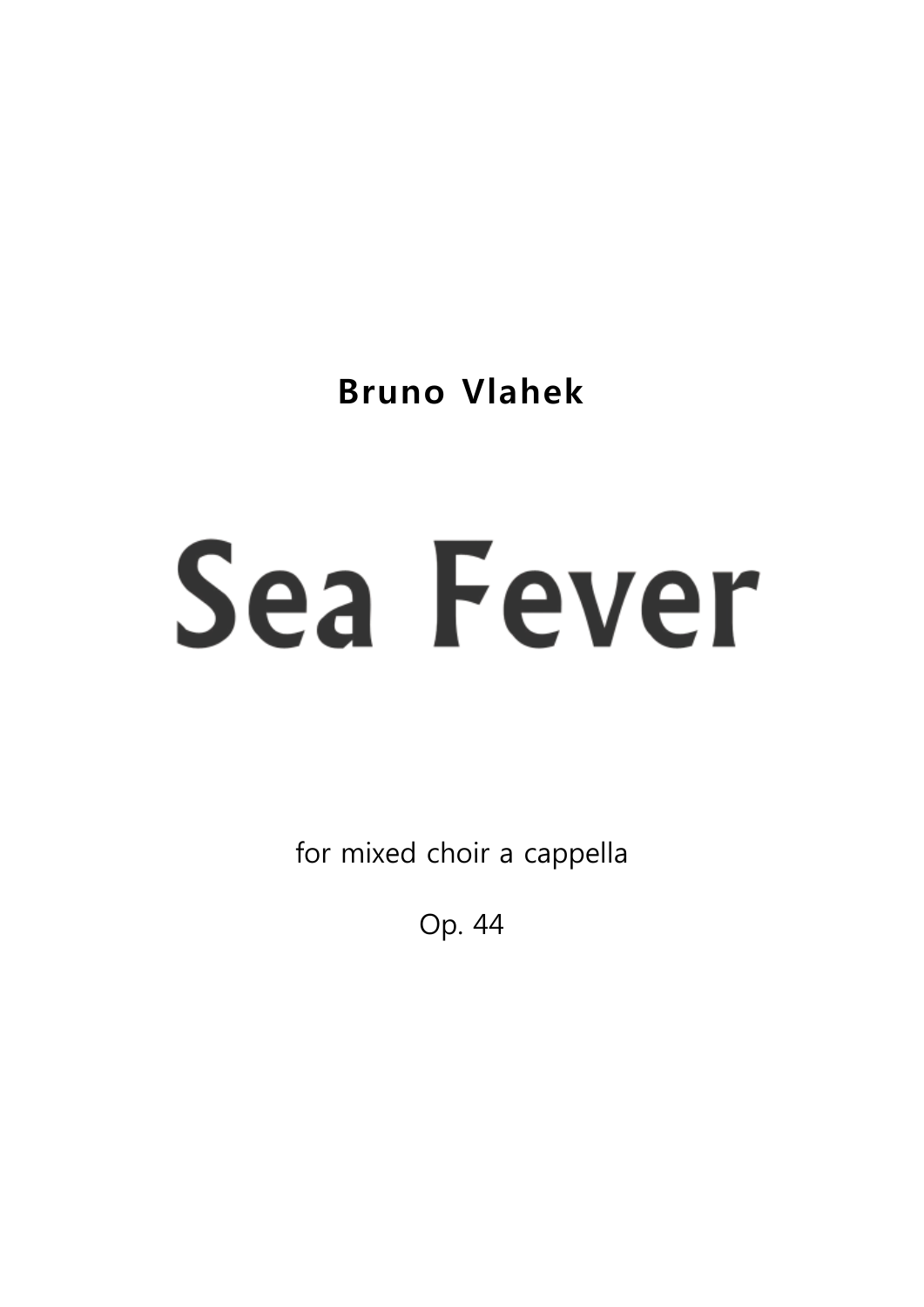### Sea Fever

for mixed choir a cappella

#### SSSAAATTTBBB

I must go down to the seas again, to the lonely sea and the sky, And all I ask is a tall ship and a star to steer her by, And the wheel's kick and the wind's song and the white sail's shaking, And a grey mist on the sea's face, and a grey dawn breaking.

I must go down to the seas again, for the call of the running tide Is a wild call and a clear call that may not be denied; And all I ask is a windy day with the white clouds flying, And the flung spray and the blown spume, and the sea-gulls crying.

I must go down to the seas again, to the vagrant gypsy life, To the gull's way and the whale's way, where the wind's like a whetted knife; And all I ask is a merry yarn from a laughing fellow-rover, And quiet sleep and a sweet dream when the long trick's over.

John Masefield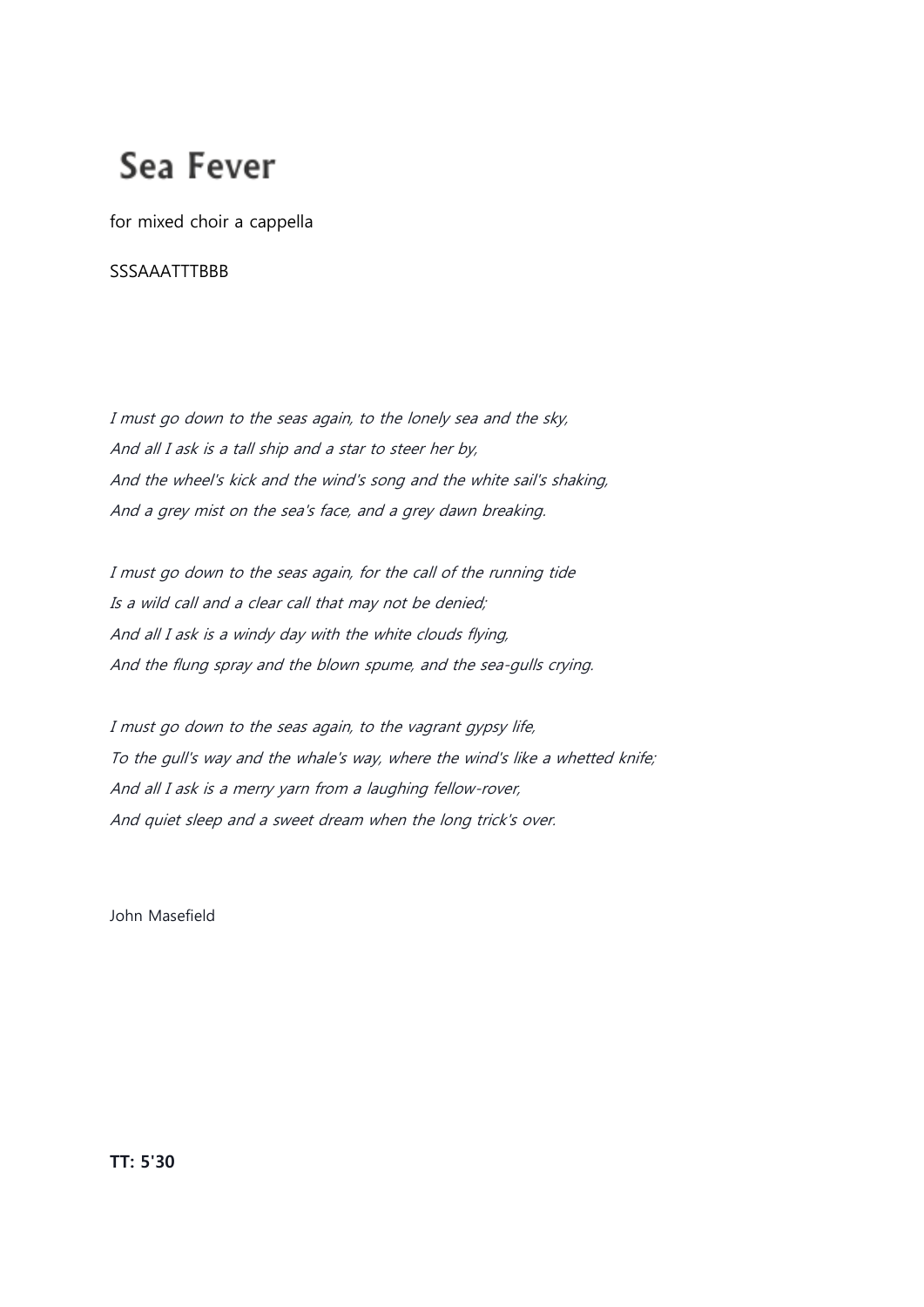## Sea Fever

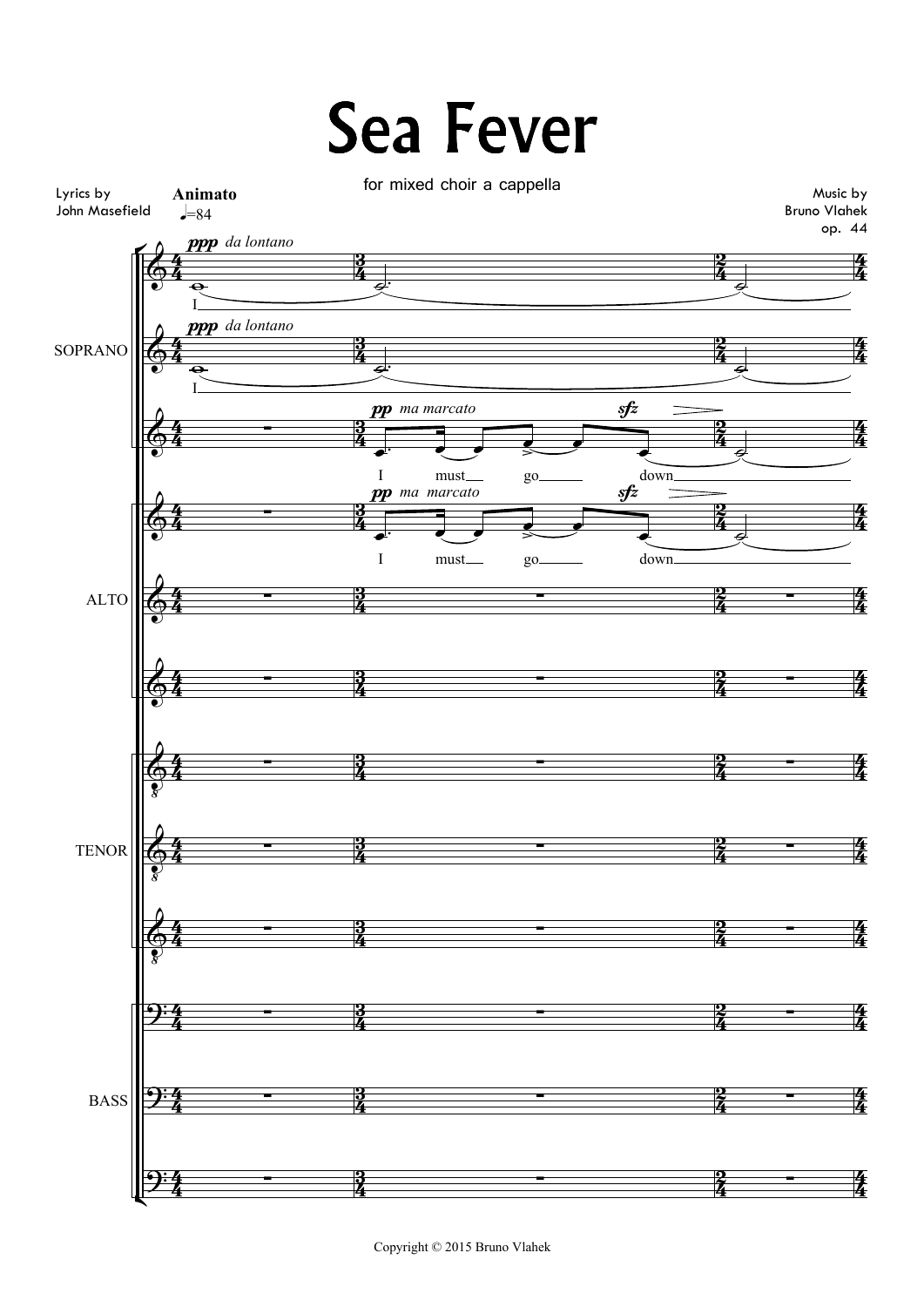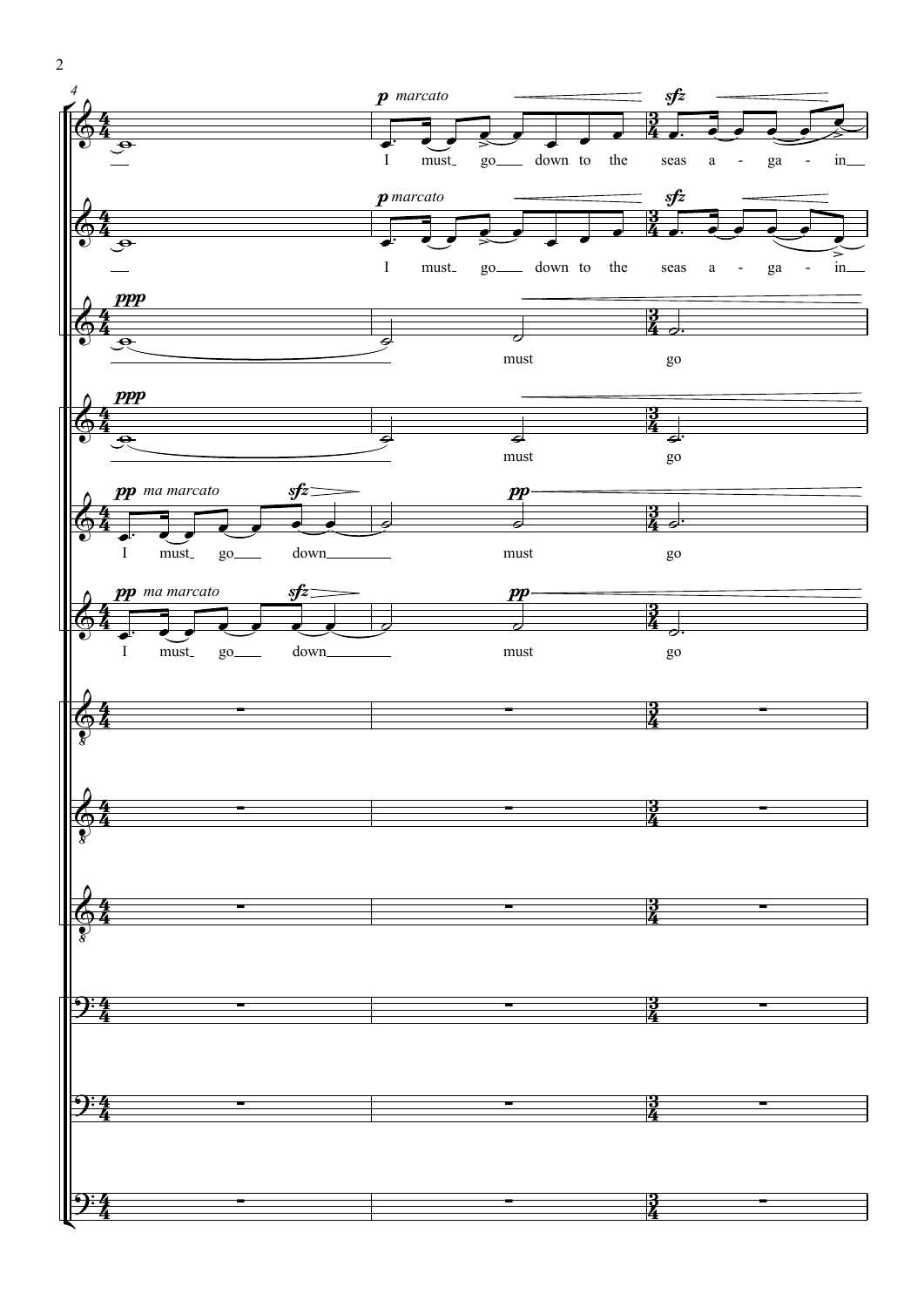| $\overline{7}$                       |                                                                   | - ppp         |
|--------------------------------------|-------------------------------------------------------------------|---------------|
| $\bigcap$<br><u>ia</u>               |                                                                   |               |
|                                      |                                                                   | $\frac{3}{4}$ |
|                                      |                                                                   |               |
|                                      |                                                                   |               |
| $\bigcap$                            |                                                                   | - ppp         |
|                                      |                                                                   | $\frac{3}{4}$ |
| †ा                                   |                                                                   |               |
|                                      |                                                                   |               |
|                                      |                                                                   |               |
| $\bigcap$                            |                                                                   | <b>ppp</b>    |
|                                      |                                                                   | $\frac{3}{4}$ |
| $\Theta$<br>Ø<br>$\vec{\bullet}$     |                                                                   |               |
| down                                 |                                                                   |               |
|                                      |                                                                   |               |
| $\bar{\cap}$                         |                                                                   | <b>ppp</b>    |
|                                      |                                                                   | $\frac{3}{4}$ |
| Ş<br><del>ह</del>                    |                                                                   |               |
| down                                 |                                                                   |               |
|                                      |                                                                   |               |
| $\bigcap$                            |                                                                   | - ppp         |
|                                      |                                                                   | $\frac{3}{4}$ |
| Ģ<br>$\overline{\mathbb{R}}$         |                                                                   |               |
| down                                 |                                                                   |               |
|                                      |                                                                   |               |
| $\bigcap$                            |                                                                   | <b>PPP</b>    |
|                                      |                                                                   | $\frac{3}{4}$ |
| $\overline{\bullet}$<br><del>∥</del> |                                                                   |               |
| down                                 | <b>SOLO TENOR RECITANDO</b>                                       |               |
|                                      | (loud and theatrical):                                            |               |
|                                      |                                                                   |               |
|                                      |                                                                   | $\frac{3}{4}$ |
| e)                                   |                                                                   |               |
|                                      |                                                                   |               |
|                                      | "I must go down to the seas again, to the lonely sea and the sky" |               |
|                                      |                                                                   |               |
|                                      |                                                                   | $\frac{3}{4}$ |
| $\frac{1}{8}$                        |                                                                   |               |
|                                      |                                                                   |               |
|                                      |                                                                   |               |
|                                      |                                                                   |               |
|                                      |                                                                   | $\frac{3}{4}$ |
|                                      |                                                                   |               |
|                                      |                                                                   |               |
|                                      |                                                                   |               |
| $\bullet$                            |                                                                   |               |
|                                      |                                                                   | $\frac{3}{4}$ |
|                                      |                                                                   |               |
|                                      |                                                                   |               |
|                                      |                                                                   |               |
| မြ                                   |                                                                   |               |
|                                      |                                                                   | $\frac{3}{4}$ |
|                                      |                                                                   |               |
|                                      |                                                                   |               |
|                                      |                                                                   |               |
| т                                    |                                                                   |               |
|                                      |                                                                   | $\frac{3}{4}$ |
|                                      |                                                                   |               |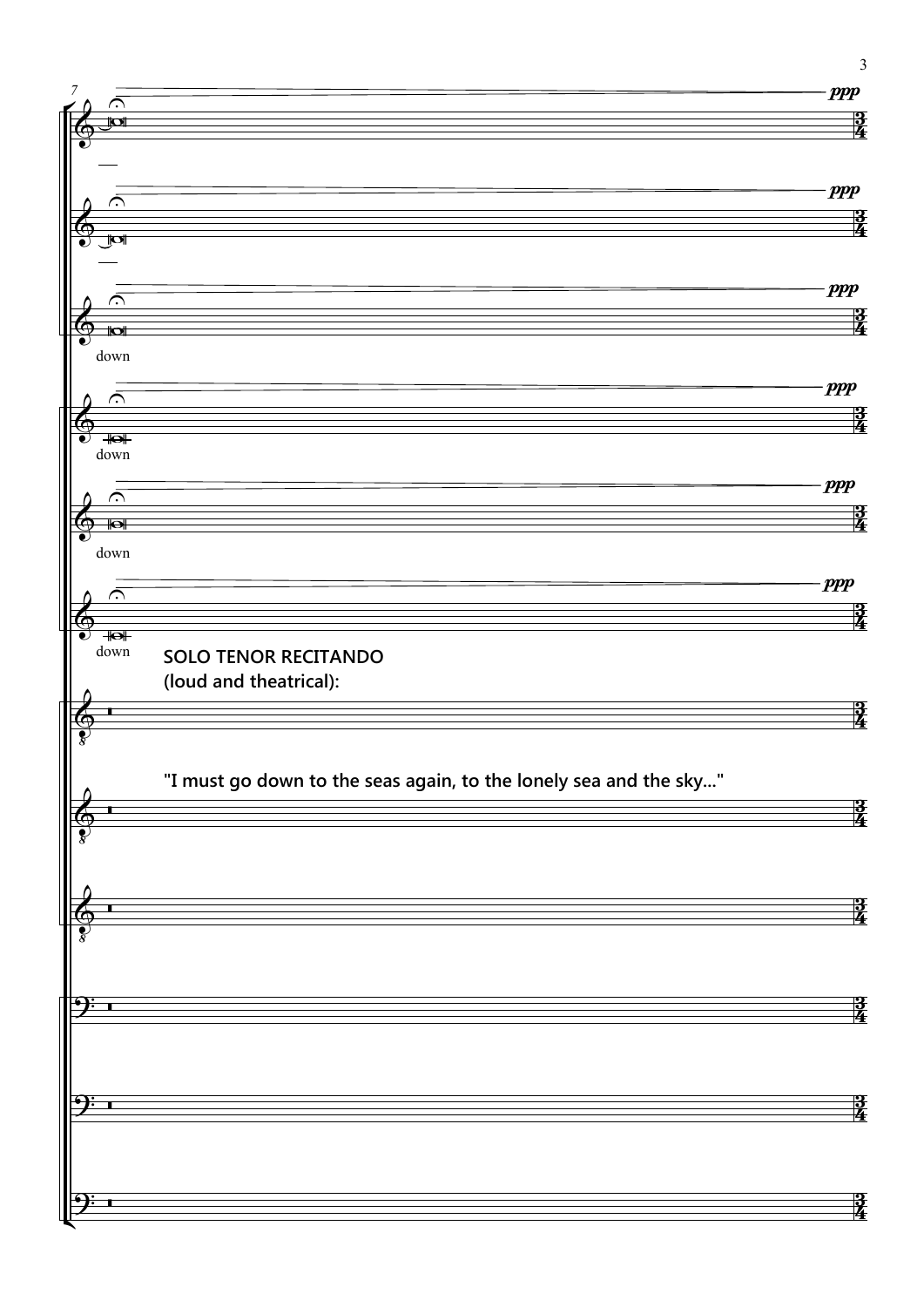

I must go \_ down to the seas a - gain!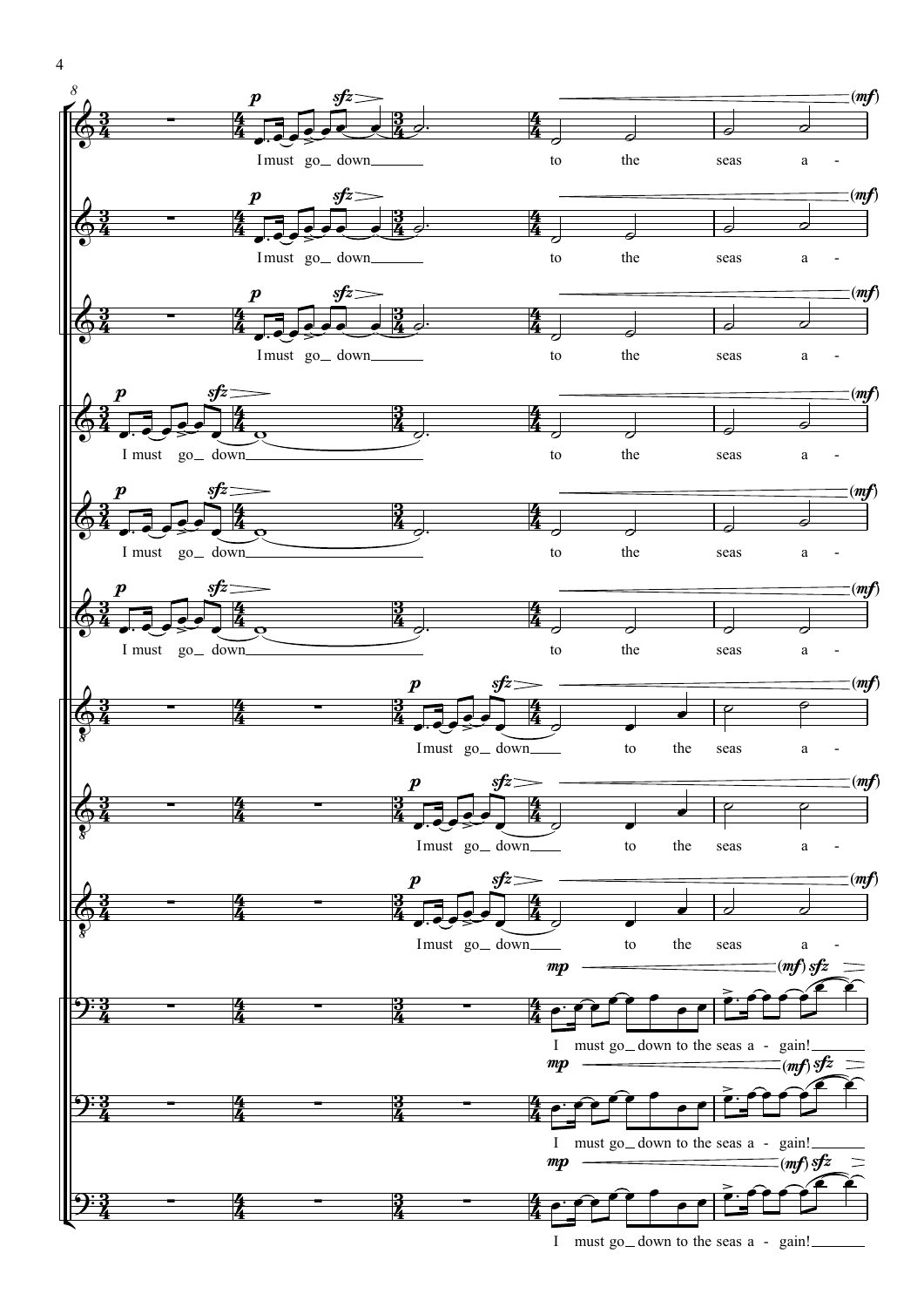| 13                                    |                                                           |                                                      |
|---------------------------------------|-----------------------------------------------------------|------------------------------------------------------|
| s f z                                 |                                                           | $\boldsymbol{p}$                                     |
| $\overline{\overline{\mathbf{P}}}$    |                                                           |                                                      |
| $\circledast$                         |                                                           |                                                      |
|                                       |                                                           |                                                      |
| gain!                                 |                                                           |                                                      |
|                                       |                                                           |                                                      |
|                                       |                                                           |                                                      |
| $sf{z}$                               |                                                           | $\boldsymbol{p}$                                     |
| $\overline{\mathbf{p}}$               |                                                           |                                                      |
| $\bigcirc$                            |                                                           |                                                      |
|                                       |                                                           |                                                      |
| gain!                                 |                                                           |                                                      |
|                                       |                                                           |                                                      |
|                                       |                                                           |                                                      |
| $sfz^-$                               |                                                           | $\boldsymbol{p}$                                     |
|                                       |                                                           |                                                      |
| Ō<br>G                                |                                                           |                                                      |
| J                                     |                                                           |                                                      |
| gain!                                 |                                                           |                                                      |
|                                       |                                                           |                                                      |
|                                       |                                                           |                                                      |
| $\underline{sfz}^-$                   |                                                           | $\boldsymbol{p}$                                     |
|                                       |                                                           |                                                      |
| $\bigcirc$<br>$\overline{\mathbf{p}}$ |                                                           |                                                      |
|                                       |                                                           |                                                      |
| gain!                                 |                                                           |                                                      |
|                                       |                                                           |                                                      |
|                                       |                                                           |                                                      |
| $\underline{sf}$                      |                                                           | $\boldsymbol{p}$                                     |
|                                       |                                                           |                                                      |
| $\bigcirc$<br>₫                       |                                                           |                                                      |
|                                       |                                                           |                                                      |
| gain!                                 |                                                           |                                                      |
|                                       |                                                           |                                                      |
|                                       |                                                           |                                                      |
| sfz                                   |                                                           | $\mathbf{p}$                                         |
|                                       |                                                           |                                                      |
| Ģ<br>$\overline{M}$                   |                                                           |                                                      |
|                                       |                                                           |                                                      |
| gain!                                 | <b>SOLO TENOR RECITANDO</b>                               |                                                      |
|                                       |                                                           |                                                      |
|                                       | (as before):                                              |                                                      |
|                                       |                                                           |                                                      |
| $\frac{sfz}{}$                        |                                                           |                                                      |
|                                       | $\overline{\mathbf{y}}$                                   |                                                      |
| H<br>ᠲ                                |                                                           |                                                      |
|                                       |                                                           |                                                      |
| gain!                                 |                                                           |                                                      |
|                                       | "And all I ask is a tall ship and a star to steer her by" |                                                      |
|                                       |                                                           |                                                      |
| sfz                                   |                                                           | $\boldsymbol{p}$                                     |
| —<br><del>∣∣</del>                    |                                                           |                                                      |
|                                       |                                                           |                                                      |
| ey<br>8                               |                                                           |                                                      |
| gain!                                 |                                                           |                                                      |
|                                       |                                                           |                                                      |
|                                       |                                                           |                                                      |
| s f z                                 |                                                           | $\boldsymbol{p}$                                     |
| $\mathbf{\bar{N}}$                    |                                                           |                                                      |
| ٩                                     |                                                           |                                                      |
| $\overline{\mathbf{g}}$               |                                                           |                                                      |
| gain!                                 |                                                           |                                                      |
|                                       |                                                           |                                                      |
|                                       |                                                           |                                                      |
| $\overline{\text{M}}$                 |                                                           |                                                      |
|                                       |                                                           |                                                      |
| $\Theta$                              |                                                           |                                                      |
|                                       |                                                           |                                                      |
|                                       |                                                           |                                                      |
|                                       |                                                           |                                                      |
|                                       |                                                           |                                                      |
| $\overline{\text{M}}$                 |                                                           |                                                      |
| F                                     |                                                           |                                                      |
|                                       |                                                           |                                                      |
|                                       |                                                           |                                                      |
|                                       |                                                           |                                                      |
|                                       |                                                           |                                                      |
|                                       |                                                           |                                                      |
| $\overline{\mathbb{R}}$               |                                                           |                                                      |
| ۴                                     |                                                           |                                                      |
| II                                    |                                                           | $\mathbf{p}$<br>$\boldsymbol{p}$<br>$\boldsymbol{p}$ |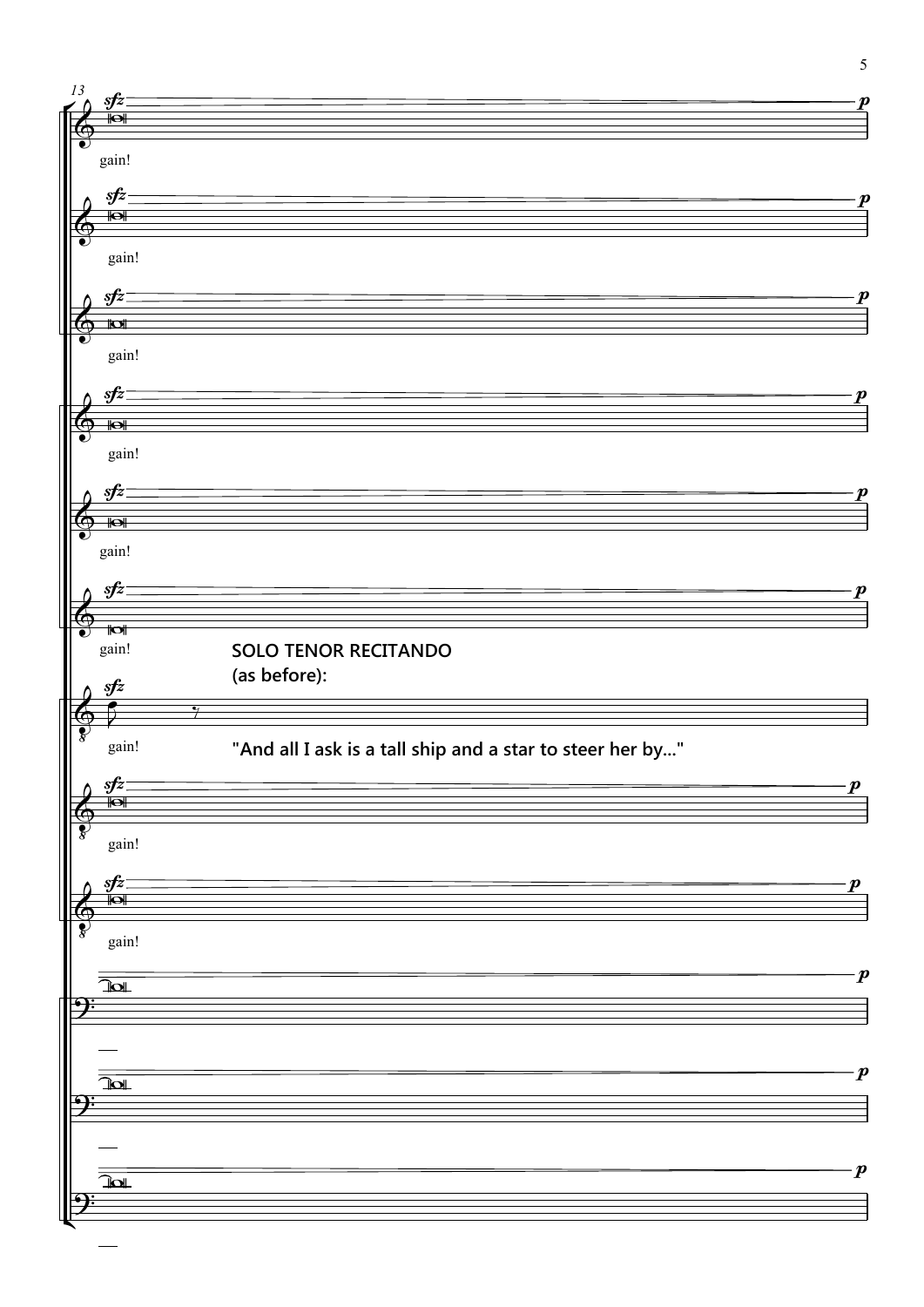É Ę And all pp *dolce* I ask is a tall ship and a star  $mp =$ to steer her by; *14* And pp *dolce* all I ask is a tall ship and a star  $mp=$ to steer her by; And all pp *dolce* I ask is a tall ship and a star  $mp=$ to steer her by; And all pp *dolce* I ask is a tall ship and a star  $mp =$ to steer her by; And pp *dolce* I ask is a tall ship and a star  $mp=$ to steer her by; And all pp *dolce* I ask is a tall ship and a star  $mp =$ to steer her by; And pp *dolce* I ask is a tall ship and a star to steer her by; And pp *dolce* all I ask is a tall ship and a star  $mp=$ to steer her by; And all pp *dolce* I ask is a tall ship and a star  $mp =$ to steer her by; And all pp *dolce* I ask is a tall ship and a star  $mp =$ to steer her; mf *marcato e cresc.* sfz I must go down, And all pp *dolce* I ask is a tall ship and a star  $mp =$ to steer her; mf *marcato e cresc.* sfz I must go down And all pp *dolce* I ask is a tall ship and a star  $mp_$ to steer her; mf *marcato e cresc.* sfz I must go down  $\overline{\mathbf{3}}$  $\frac{3}{4}$ po. <u>3</u>  $\frac{3}{4}$  $\overline{\mathbf{3}}$  $\frac{3}{4}$  $\overline{\mathbf{3}}$  $\frac{3}{4}$  $\overline{\mathbf{3}}$  $\frac{3}{4}$ 3  $\frac{3}{4}$  $\overline{\bf 3}$  $\frac{3}{4}$ <u>3</u>  $\frac{3}{4}$ <u>3</u>  $\frac{3}{4}$  $\frac{3}{2}$  $\frac{3}{4}$  $\frac{3}{2}$  $\frac{3}{4}$ <u>3</u>  $\frac{3}{4}$  $\Phi$  $\Phi$  $\Phi$  $\Phi$  $\Phi$  $\Phi$  $\Phi$ g  $\Phi$ g  $\Phi$ g <del>9:</del> <del>9:</del> <u>ີງ:</u>  $?$   $?$  $5 - -$  $b\rho$  $\overline{a}$  $\widetilde{\mathbb{P}}$  $\overline{\phantom{a}}$  $p\overline{\rho}$ .  $b$   $b$   $b$   $\frac{3}{4}$  $\longrightarrow$  $\frac{1}{2}$  be a d  $\flat \varphi$  $\overline{a}$  $\sum$  $\overline{\phantom{a}}$  $p\overline{\rho}$ .  $\frac{3}{4}$  bo  $\frac{3}{4}$  2  $\overline{2}$ .  $?$  $\overline{a}$ .  $\overline{ }$  $\overline{a}$  $b$ <sub>0</sub>  $\bullet$   $\bullet$  $\widetilde{\mathbb{P}}$  $\overline{\phantom{a}}$ bo.  $\bullet$  bo  $\circ$   $\frac{3}{4}$ <sub>b</sub>o  $\overline{b}$  $?$   $^{\circ}$  $\mathbb{b}\bullet$  $\overline{ }$  $\overline{a}$  $b$ <sub>0</sub>  $\bullet$   $\bullet$  $\widetilde{\mathbb{P}}$  $\overline{\phantom{a}}$ bo.  $\bullet$  bo  $\circ$   $\frac{3}{4}$ <sub>b</sub>o <u>bg:</u>  $\overrightarrow{ }$  $\overrightarrow{b}$  $\overline{\phantom{0}}$  $\bullet$   $\bullet$   $\bullet$   $\circ$   $\circ$  $\overrightarrow{b}$  ,  $\overrightarrow{d}$  $\frac{1}{2}$  $\overline{b}$ . <del>ਪ<sup>ਤਾ</sup> ਤੋਂ ਤ</del>ੋ  $\frac{1}{2}$  $\overline{\phantom{a}}$  $\overrightarrow{ }$  $\overrightarrow{b}$  $\overline{\phantom{a}}$  $\bullet$   $\bullet$   $\bullet$   $\circ$   $\circ$ b a  $\frac{1}{\sqrt{2}}$  $\overrightarrow{p}$  ship and a  $\overline{b}$ . <del>ਪ<sup>ਤਾ</sup> ਤੋਂ ਤ</del>  $\overline{\boldsymbol{\phi}}$  $\overline{\phantom{a}}$  $-$  }  $\rightarrow$  }  $\rightarrow$  }  $\overline{2}$  $b$ e e e  $\phi$  be be be  $\frac{1}{2}$  $\overline{)}$  $\frac{1}{2}$  $\frac{3}{4}$  $\overline{z}$  $\overline{\flat}$  $-$  }  $\circ$   $\circ$   $\circ$  $\bar{z}$  $b$ e e e bo be be  $\widetilde{\mathbb{P}}$  $\overline{ }$  $\frac{1}{2}$  $-$  }  $\circ$   $\circ$   $\circ$  $\bar{z}$  $b$ e e e  $\phi$  be be be  $\widetilde{\mathbb{P}}$  $\overline{ }$  $\frac{1}{2}$  $\frac{3}{4}$  $\frac{1}{2}$  $\overline{\flat}$  $\overrightarrow{ }$  $b$ p c  $\bar{z}$  $\frac{1}{2}$ d.  $\bullet$  d d  $\frac{3}{4}$  d  $\bullet$  $\geqslant$  $\geq$  $\sum_{i=1}^\infty$  $\frac{1}{\cdot}$  $\overrightarrow{ }$  $b$ p c  $\bar{z}$  $\frac{1}{\sqrt{2}}$ d.  $\bullet$  d d  $\frac{3}{4}$  d  $\bullet$  $\geqslant$  $\geq$  $\sum_{\nu\in\mathcal{L}}$  $\frac{1}{\cdot}$  $\overrightarrow{ }$  $\flat$   $\bullet$   $\bullet$  $\overline{2}$  $\frac{1}{2}$ d.  $\bullet$  d d  $\frac{3}{4}$  d  $\bullet$  $\geqslant$  $\geq$  $\sum_{i=1}^{\infty}$  $\frac{1}{\cdot}$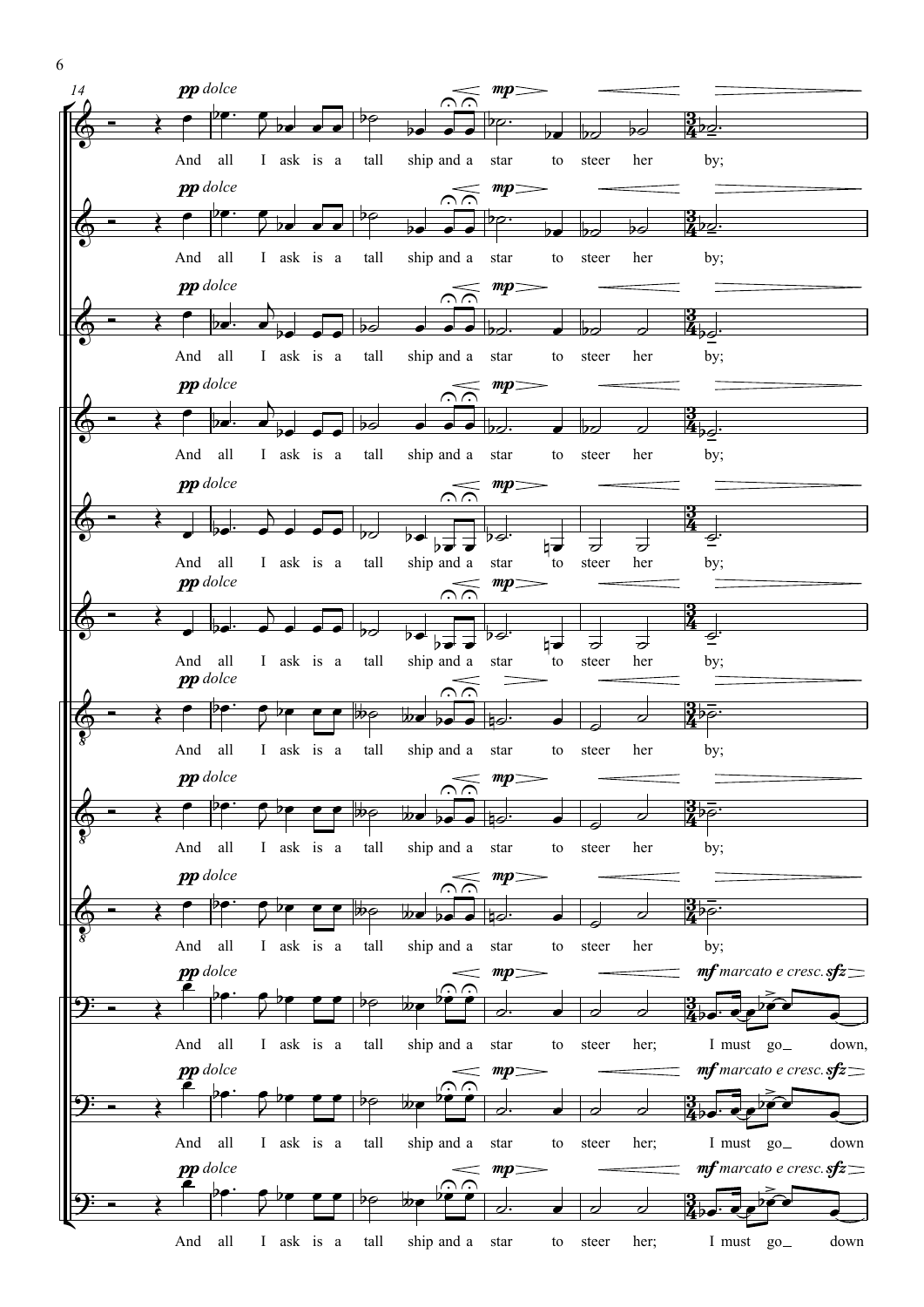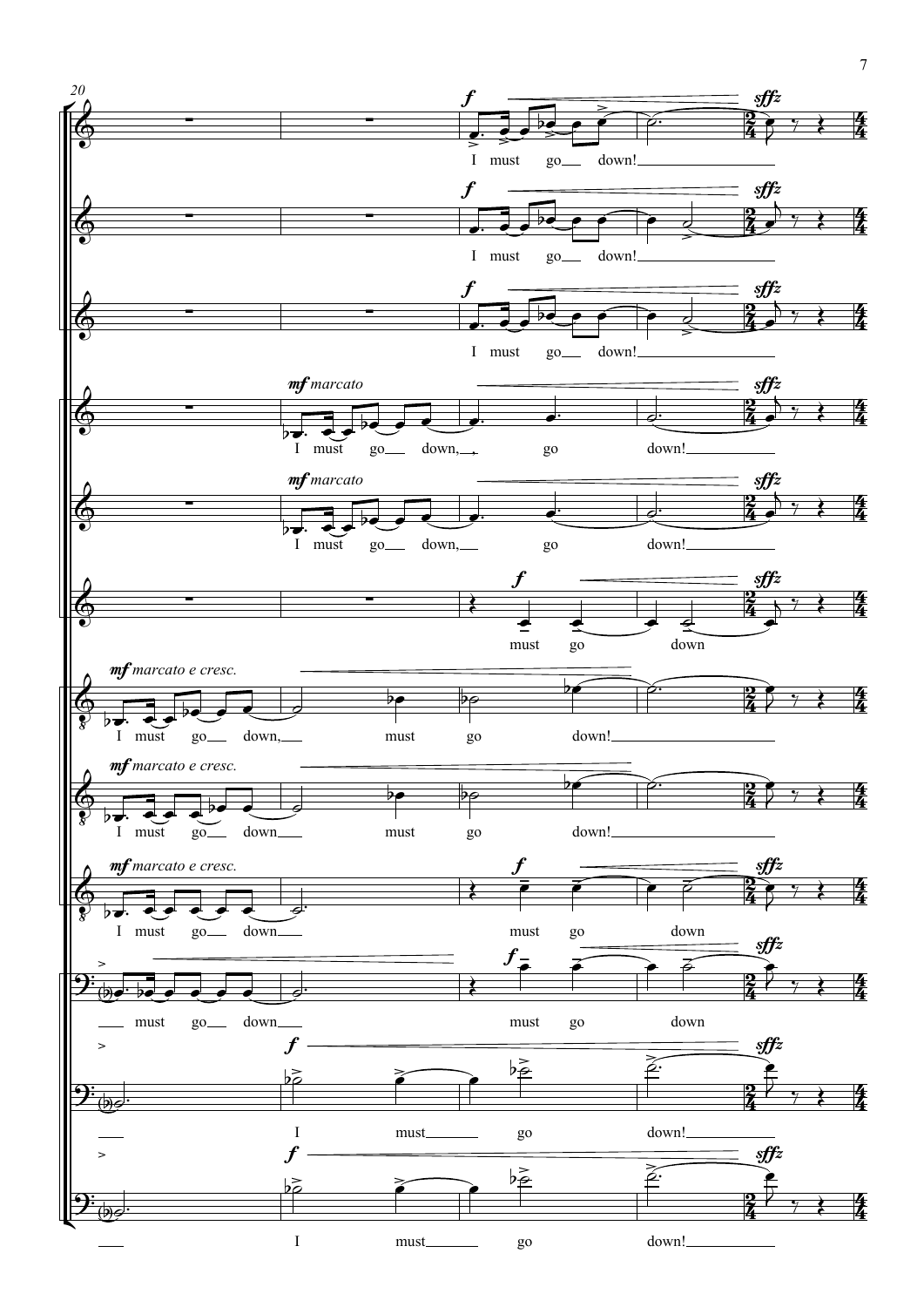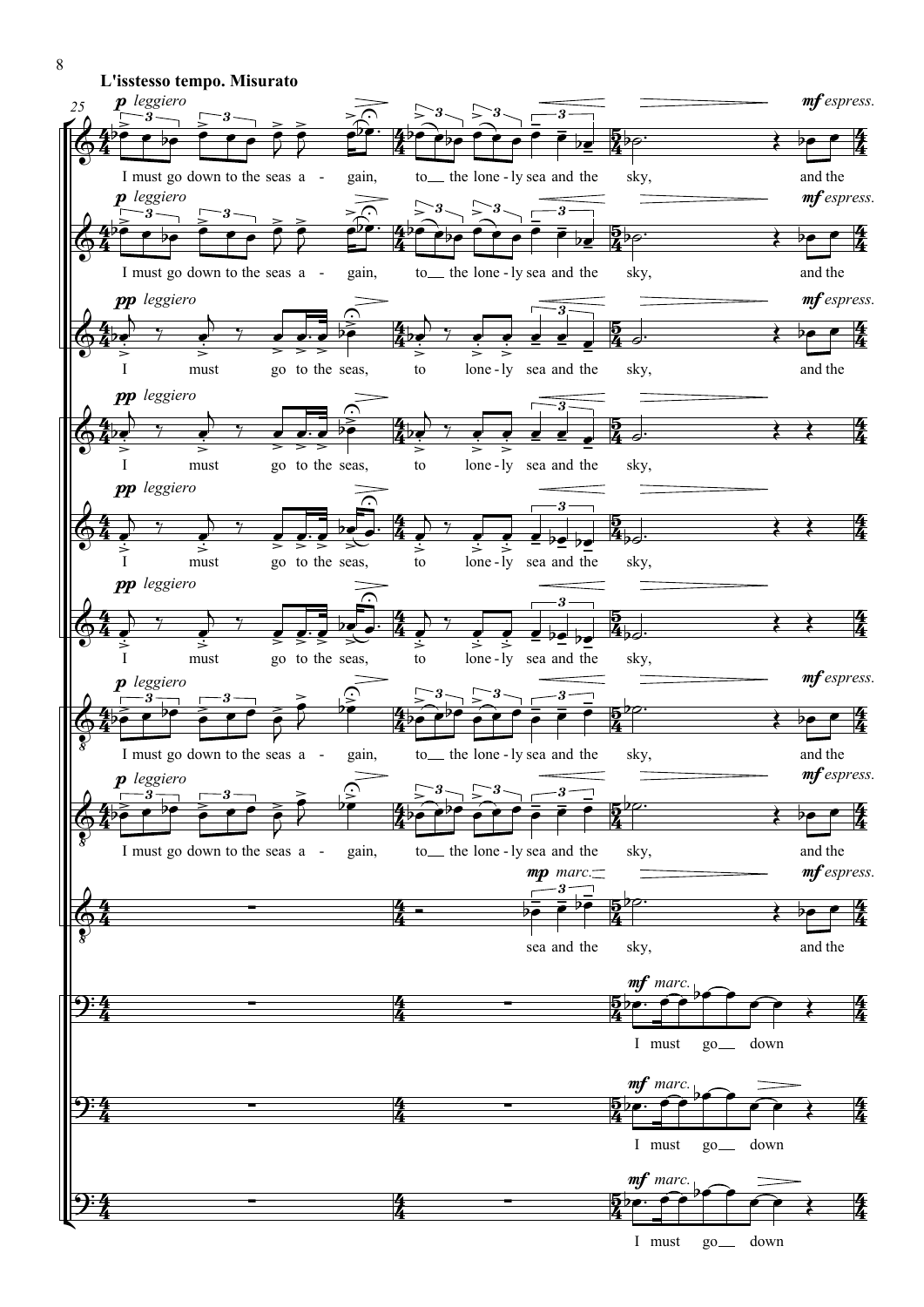**Meno mosso**

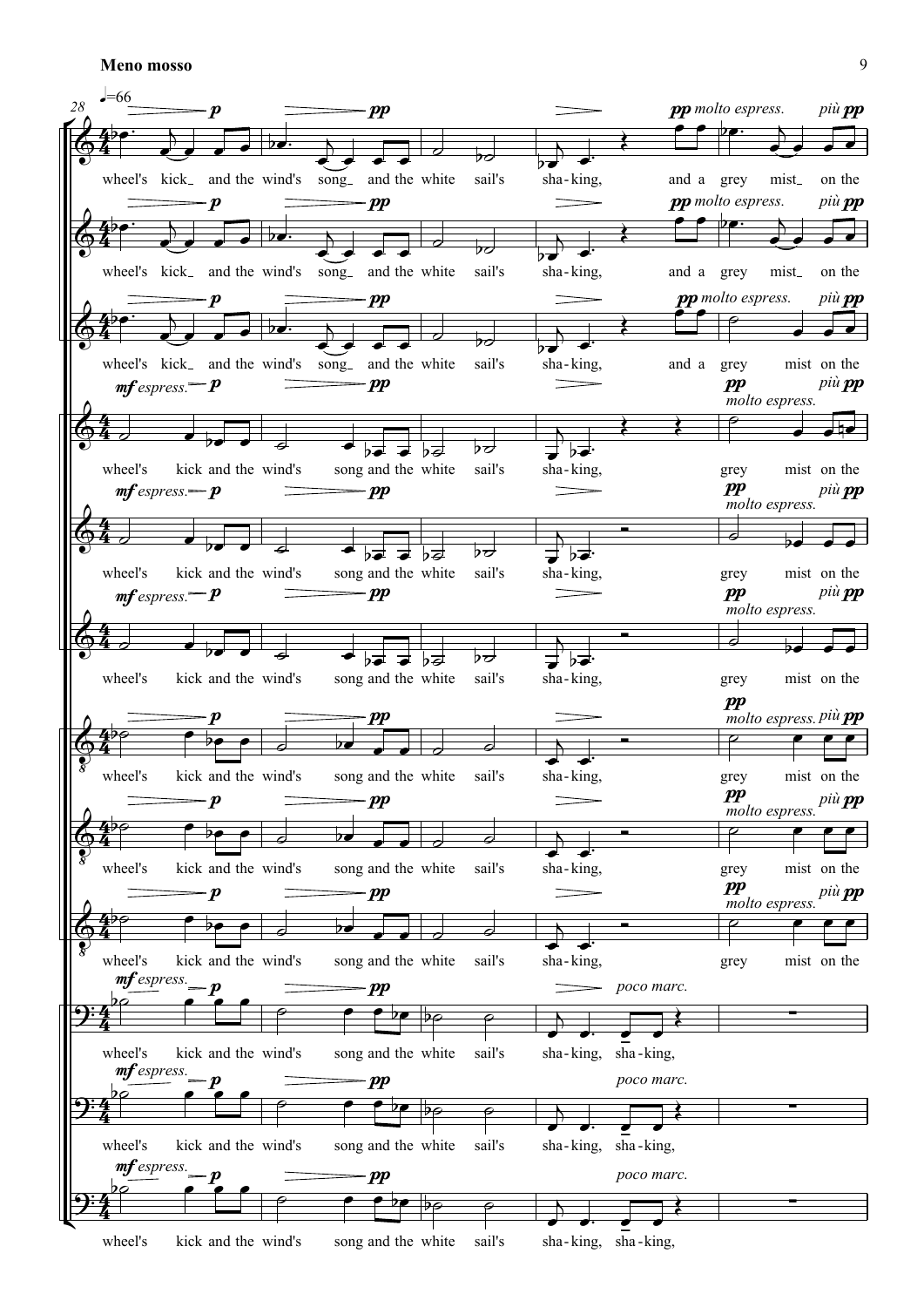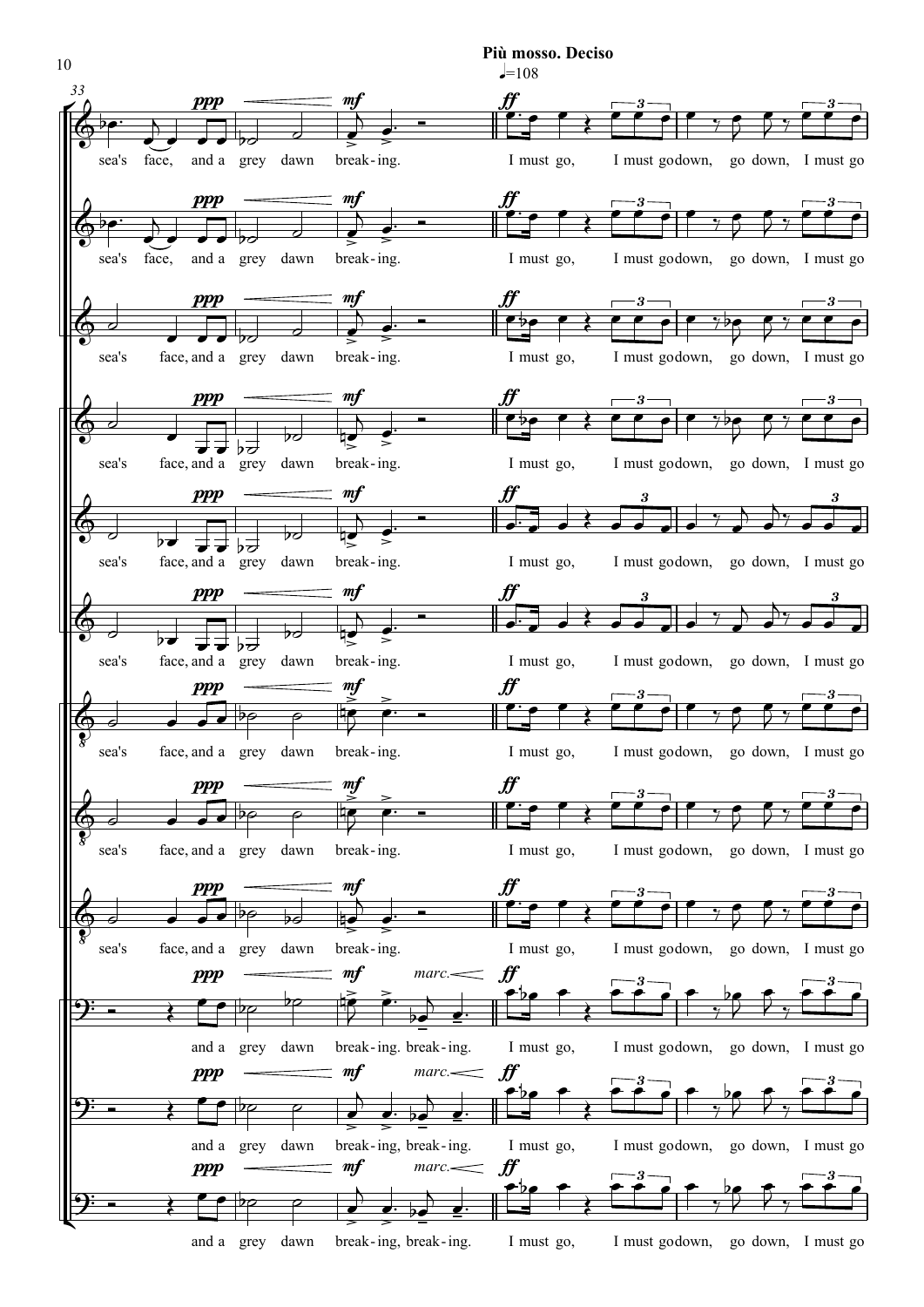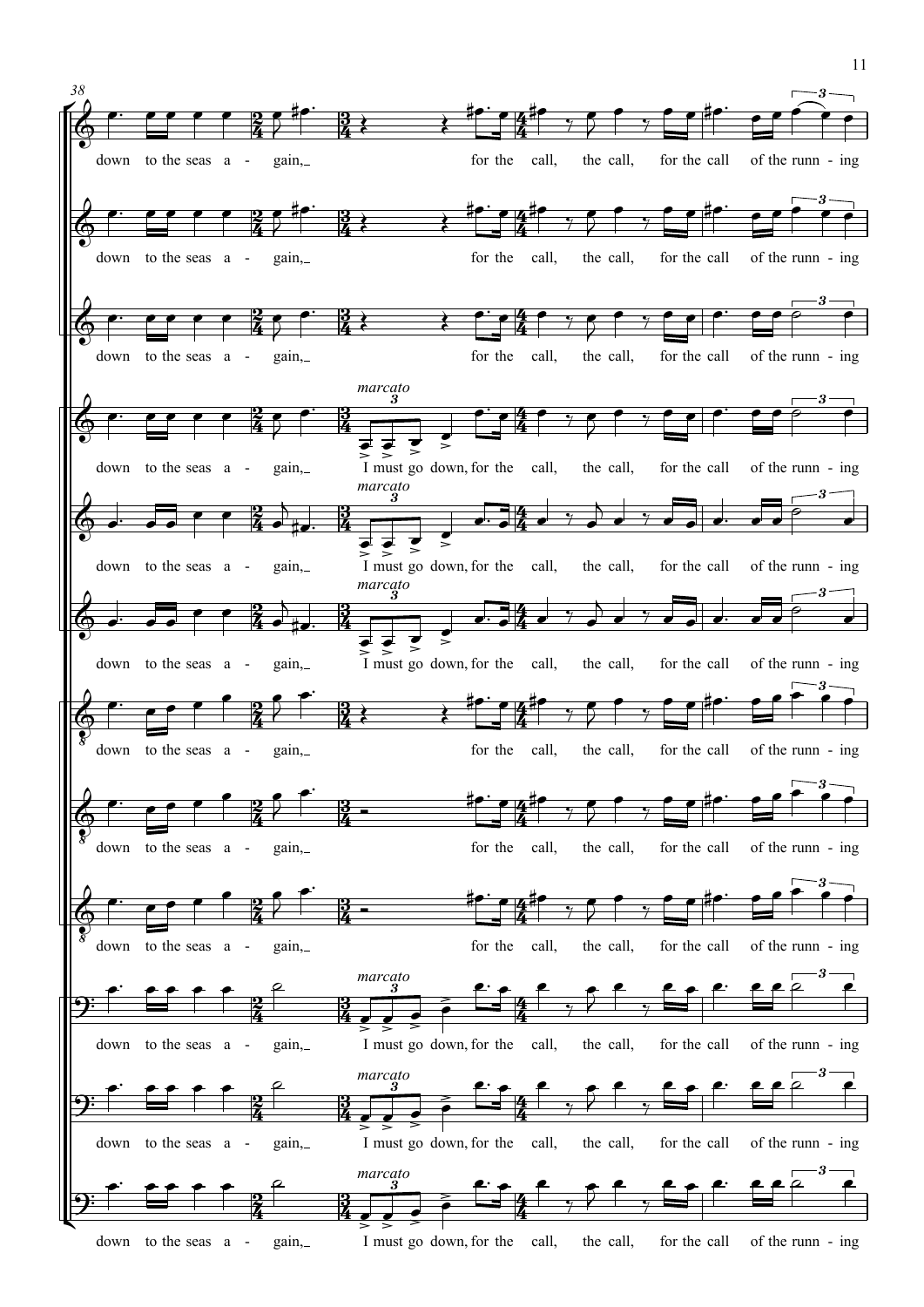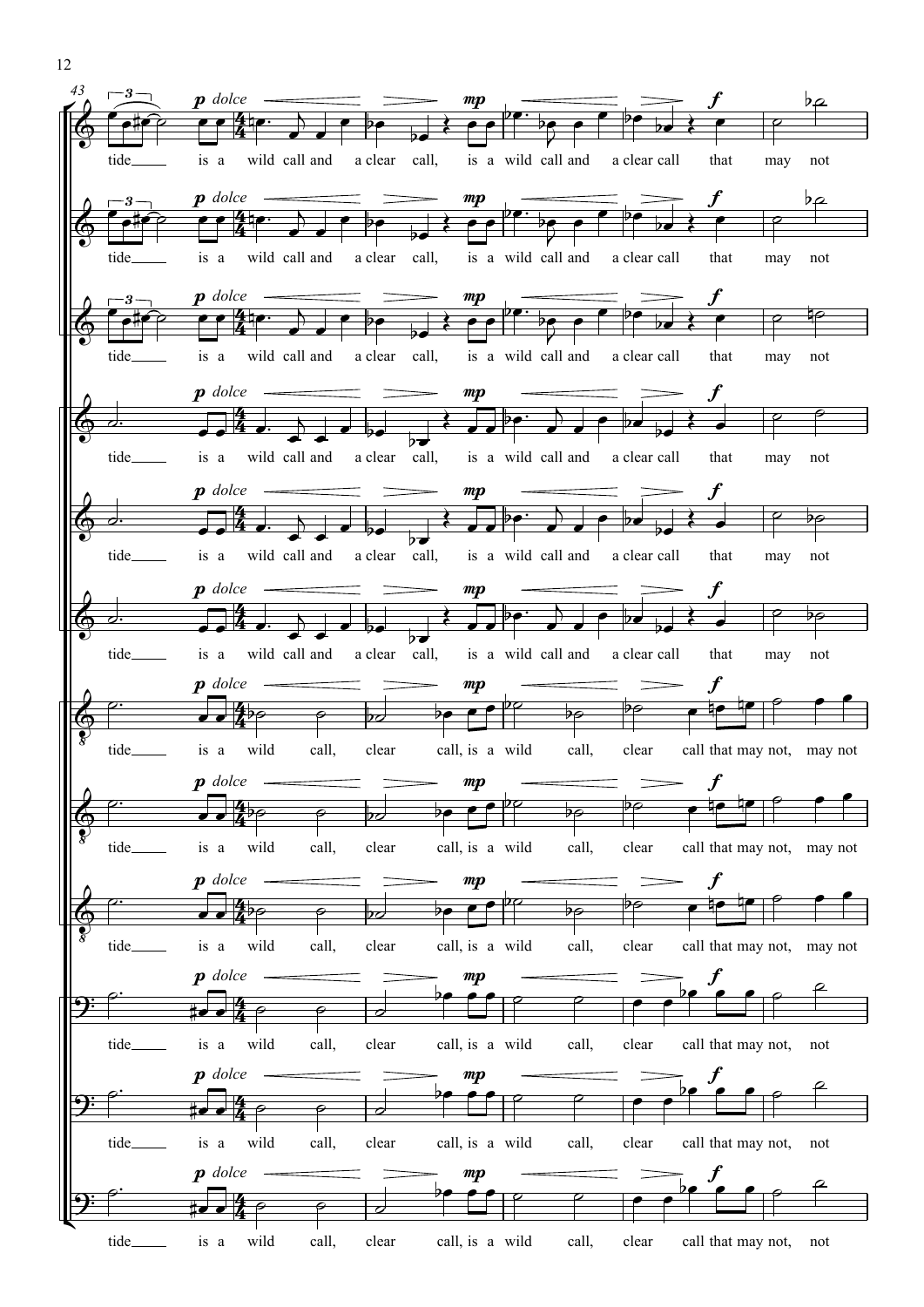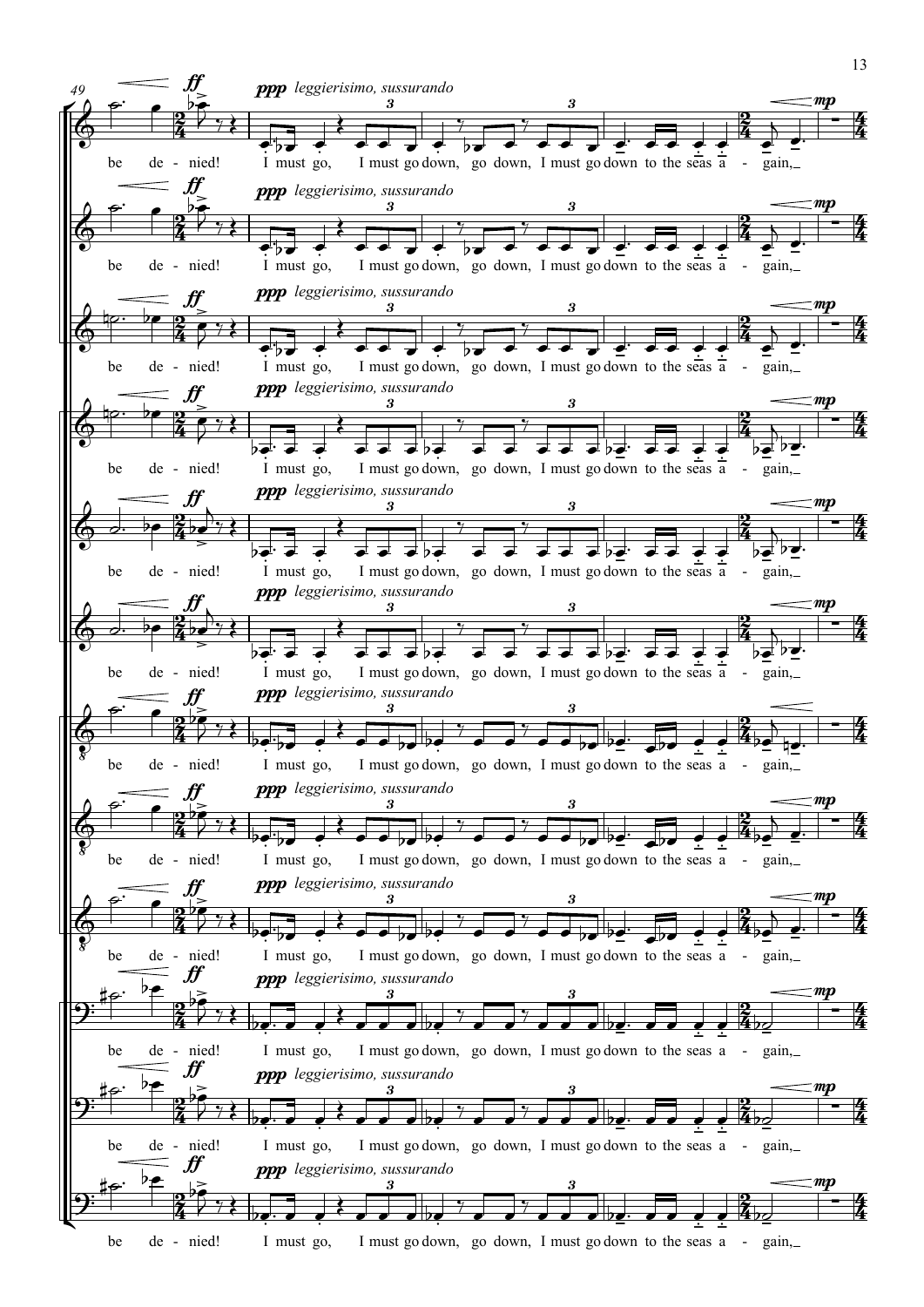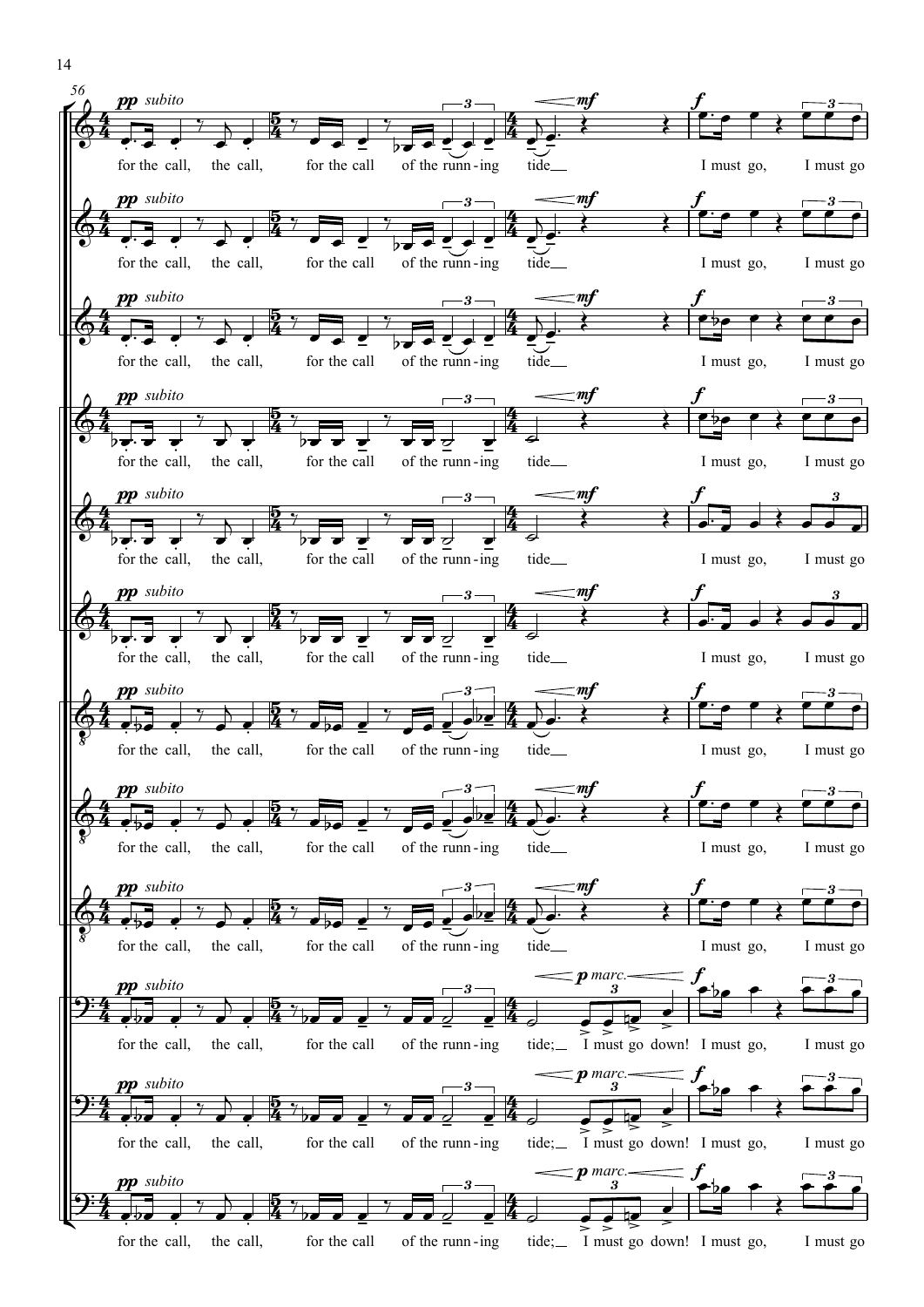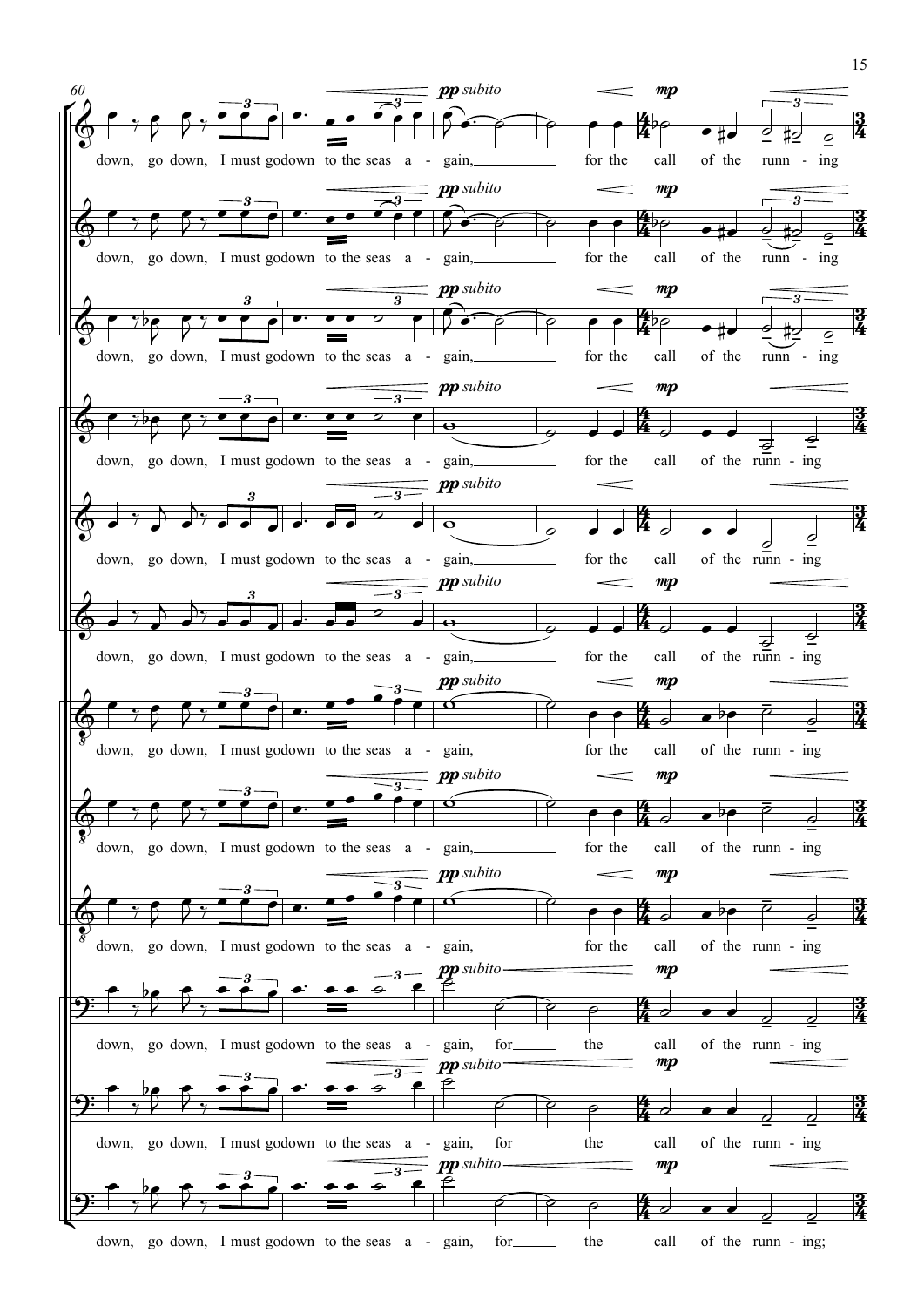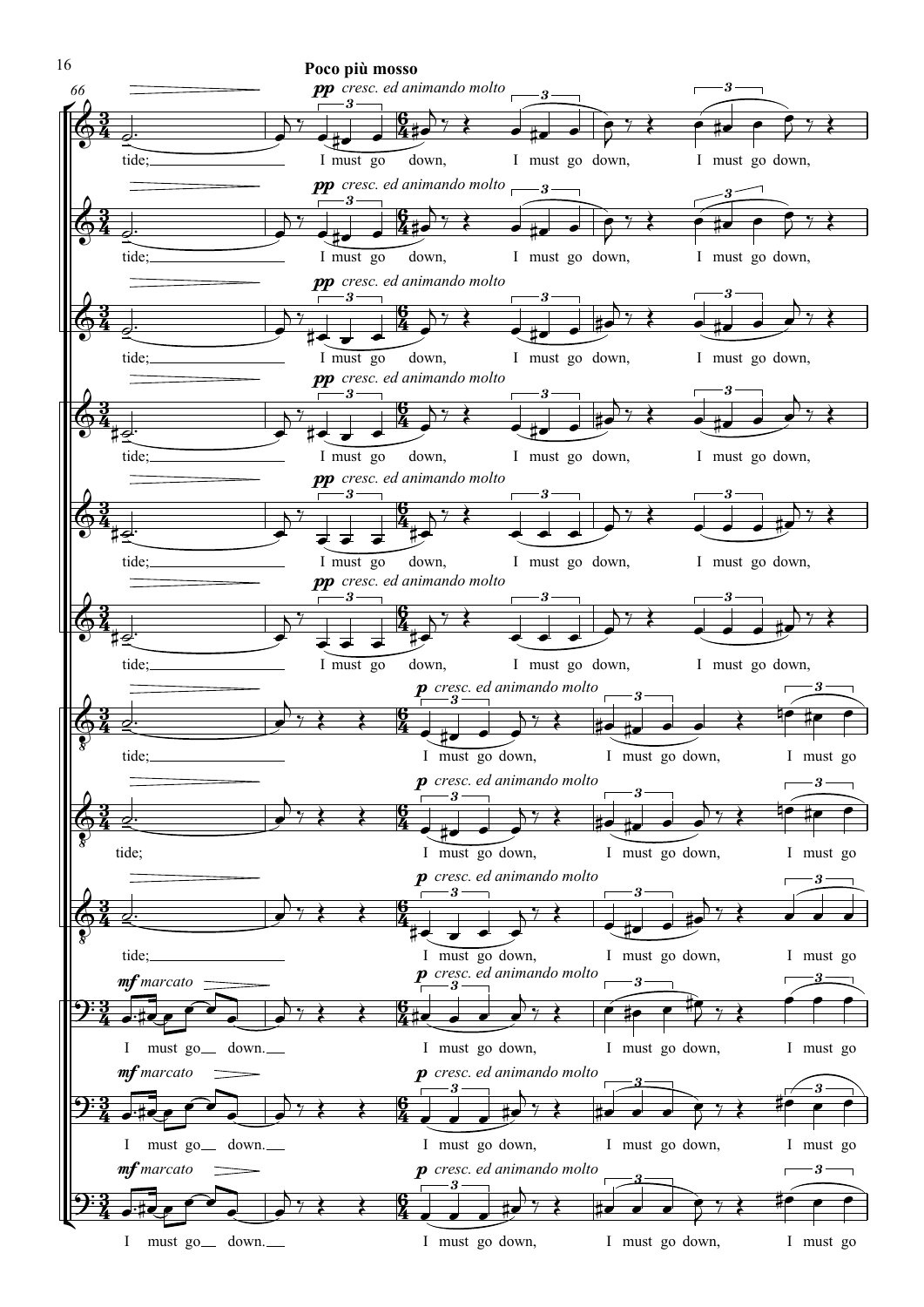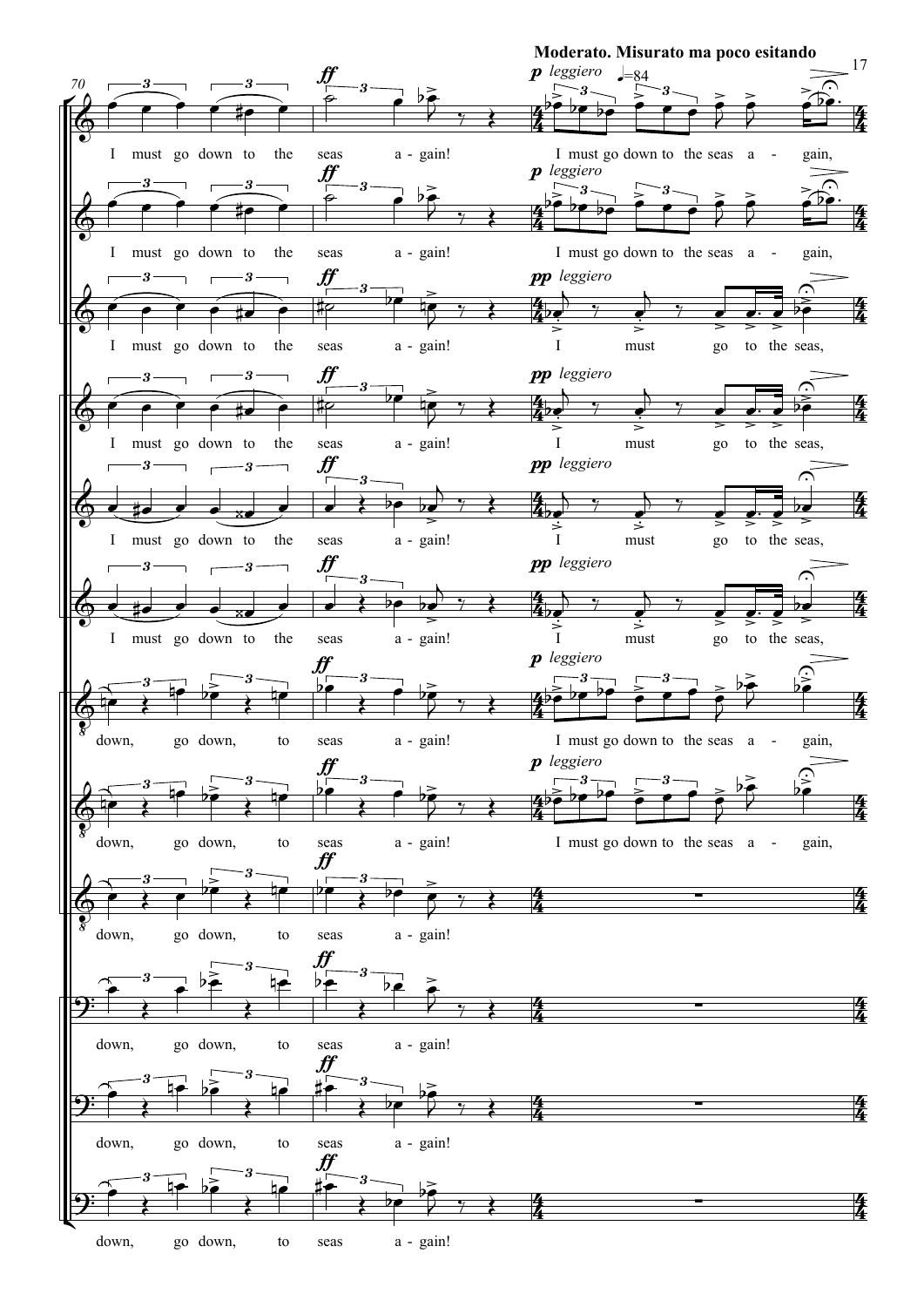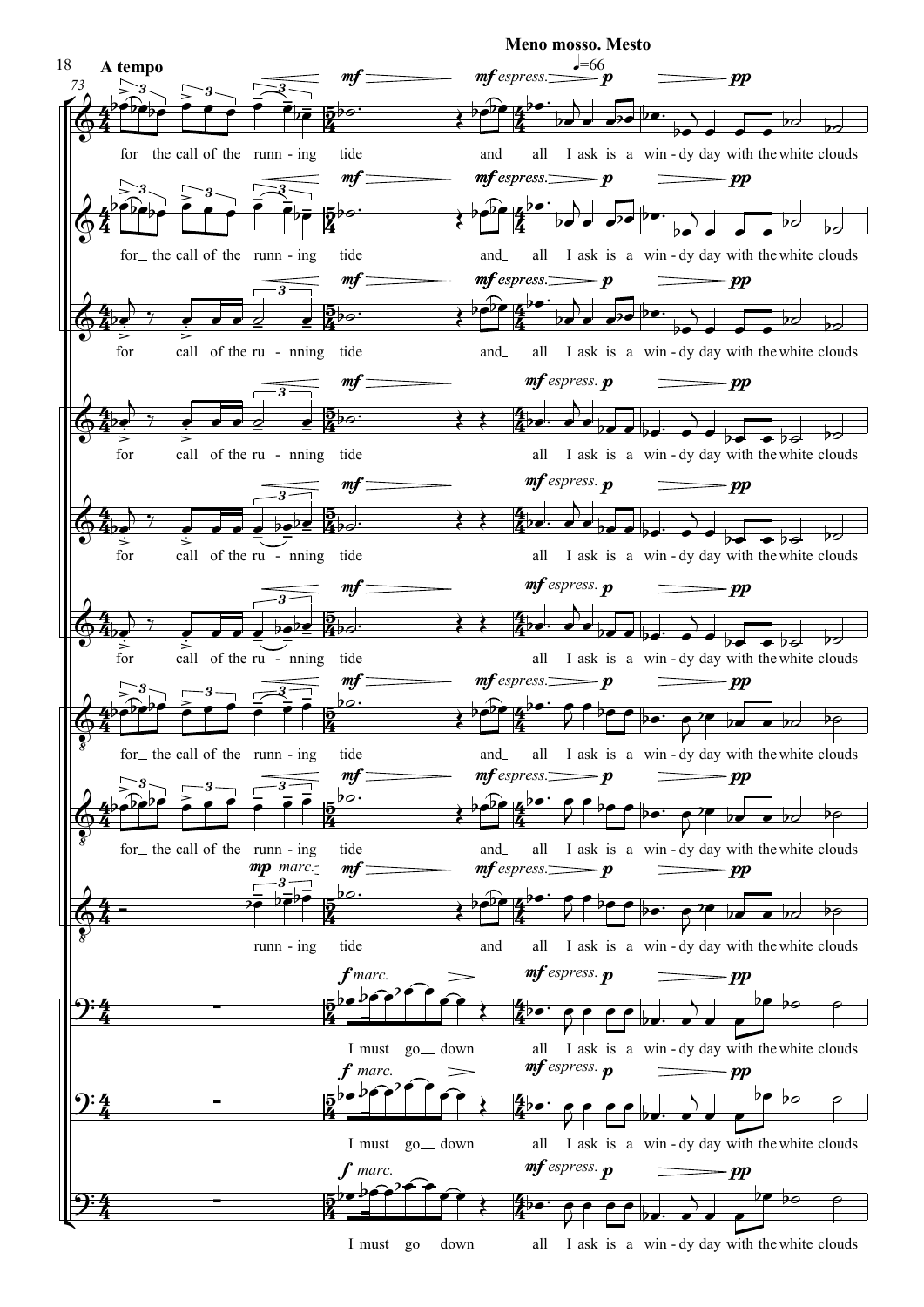| d∙<br>$\frac{13}{4}$<br>$b$ d' $b$ e<br>fly-ing,<br>and the flung<br>and the<br>blown<br>spume, and the sea - gulls<br>spray<br>cry ing.<br>pp molto espress.<br>più pp<br>$\boldsymbol{m}\boldsymbol{p}$<br><b>PPP</b><br>$b_{\biguparrow}$<br>Θ<br>$\overline{\nu}$<br>fly-ing,<br>and the flung<br>and the<br>blown<br>spume, and the sea - gulls<br>spray<br>cry ing.<br><b>pp</b> molto espress.<br>più pp<br>mр<br><b>ppp</b><br>DØ<br>blown<br>$fly$ - $ing$ ,<br>flung<br>spray<br>and the<br>spume, and the sea - gulls<br>cry ing.<br>più <b>pp</b><br>$\boldsymbol{pp}$<br>$\boldsymbol{m}\boldsymbol{p}$<br>ppp<br>molto espress.<br>$b\rightarrow b\rightarrow b$<br>and the<br>blown<br>spume, and the sea - gulls<br>flung<br>spray<br>fly - ing,<br>cry<br>ing.<br>più <b>pp</b><br>$\boldsymbol{m}$<br>$\boldsymbol{pp}$<br><b>ppp</b><br>molto espress.<br>$\frac{3}{4}$<br>$\flat \varphi$<br>Ħс<br>$b-b$<br>ٰ⇔<br>and the<br>spume, and the sea - gulls<br>flung<br>blown<br>fly-ing,<br>spray<br>ing.<br>cry<br>più pp<br>$\boldsymbol{m}$<br>$\boldsymbol{pp}$<br>ppp<br>molto espress.<br>$\frac{3}{4}$<br>$b\phi$<br>Ðø<br>fly-ing,<br>and the<br>blown<br>spume, and the sea - gulls<br>ing.<br>flung<br>spray<br>cry<br>$\boldsymbol{pp}$<br>$m$ olto espress. Più $pp$<br>$\boldsymbol{m}$<br><b>ppp</b><br>d•'<br>$\overline{\nu}$<br>$\frac{3}{4}$<br>fly-ing,<br>spume, and the sea - gulls<br>flung<br>spray and the blown<br>ing.<br>cry<br>$\boldsymbol{pp}$<br>molto espress. più <b>pp</b><br>$\boldsymbol{m}{\boldsymbol{p}}$<br><b>ppp</b><br>fly-ing,<br>spume, and the sea - gulls<br>and the<br>blown<br>flung<br>cry ing.<br>spray<br>$\boldsymbol{pp}$<br>molto espress. più <b>pp</b><br>$\boldsymbol{m}$<br><b>ppp</b><br>fly-ing,<br>spume, and the sea - gulls<br>spray and the blown<br>flung<br>cry ing.<br>pp molto espress.<br>poco marc.<br><u>bē</u><br><b>ppp</b><br>$\boldsymbol{m}$<br>più <b>pp</b><br>spray and the blown<br>spume, and the sea - gulls<br>fly-ing.<br>flung<br>$fly$ - $ing$ ,<br>ing<br>cry<br>poco marc. <b>pp</b> molto espress.<br><b>ppp</b><br>$\boldsymbol{m}$<br>più <b>pp</b><br>Dβ<br>77<br>۳с<br>flung<br>spray and the blown<br>spume, and the sea - gulls<br>fly-ing,<br>fly-ing.<br>ing<br>cry<br>poco marc. <b>pp</b> molto espress.<br><b>ppp</b><br>$\boldsymbol{m}$<br>più pp<br>De<br>$\frac{3}{4}$<br>$\overline{D}$<br>P<br>90<br>fly-ing,<br>fly-ing.<br>and the<br>blown<br>spume, and the sea - gulls<br>flung<br>spray<br>ing<br>cry | 78 | pp molto espress. |  | più pp | <b>PPP</b> | mр | 19 |
|-----------------------------------------------------------------------------------------------------------------------------------------------------------------------------------------------------------------------------------------------------------------------------------------------------------------------------------------------------------------------------------------------------------------------------------------------------------------------------------------------------------------------------------------------------------------------------------------------------------------------------------------------------------------------------------------------------------------------------------------------------------------------------------------------------------------------------------------------------------------------------------------------------------------------------------------------------------------------------------------------------------------------------------------------------------------------------------------------------------------------------------------------------------------------------------------------------------------------------------------------------------------------------------------------------------------------------------------------------------------------------------------------------------------------------------------------------------------------------------------------------------------------------------------------------------------------------------------------------------------------------------------------------------------------------------------------------------------------------------------------------------------------------------------------------------------------------------------------------------------------------------------------------------------------------------------------------------------------------------------------------------------------------------------------------------------------------------------------------------------------------------------------------------------------------------------------------------------------------------------------------------------------------------------------------------------------------------------------------------------------------------------------------------------------------------------------------------------------------------------------------------------------------------------|----|-------------------|--|--------|------------|----|----|
|                                                                                                                                                                                                                                                                                                                                                                                                                                                                                                                                                                                                                                                                                                                                                                                                                                                                                                                                                                                                                                                                                                                                                                                                                                                                                                                                                                                                                                                                                                                                                                                                                                                                                                                                                                                                                                                                                                                                                                                                                                                                                                                                                                                                                                                                                                                                                                                                                                                                                                                                         |    |                   |  |        |            |    |    |
|                                                                                                                                                                                                                                                                                                                                                                                                                                                                                                                                                                                                                                                                                                                                                                                                                                                                                                                                                                                                                                                                                                                                                                                                                                                                                                                                                                                                                                                                                                                                                                                                                                                                                                                                                                                                                                                                                                                                                                                                                                                                                                                                                                                                                                                                                                                                                                                                                                                                                                                                         |    |                   |  |        |            |    |    |
|                                                                                                                                                                                                                                                                                                                                                                                                                                                                                                                                                                                                                                                                                                                                                                                                                                                                                                                                                                                                                                                                                                                                                                                                                                                                                                                                                                                                                                                                                                                                                                                                                                                                                                                                                                                                                                                                                                                                                                                                                                                                                                                                                                                                                                                                                                                                                                                                                                                                                                                                         |    |                   |  |        |            |    |    |
|                                                                                                                                                                                                                                                                                                                                                                                                                                                                                                                                                                                                                                                                                                                                                                                                                                                                                                                                                                                                                                                                                                                                                                                                                                                                                                                                                                                                                                                                                                                                                                                                                                                                                                                                                                                                                                                                                                                                                                                                                                                                                                                                                                                                                                                                                                                                                                                                                                                                                                                                         |    |                   |  |        |            |    |    |
|                                                                                                                                                                                                                                                                                                                                                                                                                                                                                                                                                                                                                                                                                                                                                                                                                                                                                                                                                                                                                                                                                                                                                                                                                                                                                                                                                                                                                                                                                                                                                                                                                                                                                                                                                                                                                                                                                                                                                                                                                                                                                                                                                                                                                                                                                                                                                                                                                                                                                                                                         |    |                   |  |        |            |    |    |
|                                                                                                                                                                                                                                                                                                                                                                                                                                                                                                                                                                                                                                                                                                                                                                                                                                                                                                                                                                                                                                                                                                                                                                                                                                                                                                                                                                                                                                                                                                                                                                                                                                                                                                                                                                                                                                                                                                                                                                                                                                                                                                                                                                                                                                                                                                                                                                                                                                                                                                                                         |    |                   |  |        |            |    |    |
|                                                                                                                                                                                                                                                                                                                                                                                                                                                                                                                                                                                                                                                                                                                                                                                                                                                                                                                                                                                                                                                                                                                                                                                                                                                                                                                                                                                                                                                                                                                                                                                                                                                                                                                                                                                                                                                                                                                                                                                                                                                                                                                                                                                                                                                                                                                                                                                                                                                                                                                                         |    |                   |  |        |            |    |    |
|                                                                                                                                                                                                                                                                                                                                                                                                                                                                                                                                                                                                                                                                                                                                                                                                                                                                                                                                                                                                                                                                                                                                                                                                                                                                                                                                                                                                                                                                                                                                                                                                                                                                                                                                                                                                                                                                                                                                                                                                                                                                                                                                                                                                                                                                                                                                                                                                                                                                                                                                         |    |                   |  |        |            |    |    |
|                                                                                                                                                                                                                                                                                                                                                                                                                                                                                                                                                                                                                                                                                                                                                                                                                                                                                                                                                                                                                                                                                                                                                                                                                                                                                                                                                                                                                                                                                                                                                                                                                                                                                                                                                                                                                                                                                                                                                                                                                                                                                                                                                                                                                                                                                                                                                                                                                                                                                                                                         |    |                   |  |        |            |    |    |
|                                                                                                                                                                                                                                                                                                                                                                                                                                                                                                                                                                                                                                                                                                                                                                                                                                                                                                                                                                                                                                                                                                                                                                                                                                                                                                                                                                                                                                                                                                                                                                                                                                                                                                                                                                                                                                                                                                                                                                                                                                                                                                                                                                                                                                                                                                                                                                                                                                                                                                                                         |    |                   |  |        |            |    |    |
|                                                                                                                                                                                                                                                                                                                                                                                                                                                                                                                                                                                                                                                                                                                                                                                                                                                                                                                                                                                                                                                                                                                                                                                                                                                                                                                                                                                                                                                                                                                                                                                                                                                                                                                                                                                                                                                                                                                                                                                                                                                                                                                                                                                                                                                                                                                                                                                                                                                                                                                                         |    |                   |  |        |            |    |    |
|                                                                                                                                                                                                                                                                                                                                                                                                                                                                                                                                                                                                                                                                                                                                                                                                                                                                                                                                                                                                                                                                                                                                                                                                                                                                                                                                                                                                                                                                                                                                                                                                                                                                                                                                                                                                                                                                                                                                                                                                                                                                                                                                                                                                                                                                                                                                                                                                                                                                                                                                         |    |                   |  |        |            |    |    |
|                                                                                                                                                                                                                                                                                                                                                                                                                                                                                                                                                                                                                                                                                                                                                                                                                                                                                                                                                                                                                                                                                                                                                                                                                                                                                                                                                                                                                                                                                                                                                                                                                                                                                                                                                                                                                                                                                                                                                                                                                                                                                                                                                                                                                                                                                                                                                                                                                                                                                                                                         |    |                   |  |        |            |    |    |
|                                                                                                                                                                                                                                                                                                                                                                                                                                                                                                                                                                                                                                                                                                                                                                                                                                                                                                                                                                                                                                                                                                                                                                                                                                                                                                                                                                                                                                                                                                                                                                                                                                                                                                                                                                                                                                                                                                                                                                                                                                                                                                                                                                                                                                                                                                                                                                                                                                                                                                                                         |    |                   |  |        |            |    |    |
|                                                                                                                                                                                                                                                                                                                                                                                                                                                                                                                                                                                                                                                                                                                                                                                                                                                                                                                                                                                                                                                                                                                                                                                                                                                                                                                                                                                                                                                                                                                                                                                                                                                                                                                                                                                                                                                                                                                                                                                                                                                                                                                                                                                                                                                                                                                                                                                                                                                                                                                                         |    |                   |  |        |            |    |    |
|                                                                                                                                                                                                                                                                                                                                                                                                                                                                                                                                                                                                                                                                                                                                                                                                                                                                                                                                                                                                                                                                                                                                                                                                                                                                                                                                                                                                                                                                                                                                                                                                                                                                                                                                                                                                                                                                                                                                                                                                                                                                                                                                                                                                                                                                                                                                                                                                                                                                                                                                         |    |                   |  |        |            |    |    |
|                                                                                                                                                                                                                                                                                                                                                                                                                                                                                                                                                                                                                                                                                                                                                                                                                                                                                                                                                                                                                                                                                                                                                                                                                                                                                                                                                                                                                                                                                                                                                                                                                                                                                                                                                                                                                                                                                                                                                                                                                                                                                                                                                                                                                                                                                                                                                                                                                                                                                                                                         |    |                   |  |        |            |    |    |
|                                                                                                                                                                                                                                                                                                                                                                                                                                                                                                                                                                                                                                                                                                                                                                                                                                                                                                                                                                                                                                                                                                                                                                                                                                                                                                                                                                                                                                                                                                                                                                                                                                                                                                                                                                                                                                                                                                                                                                                                                                                                                                                                                                                                                                                                                                                                                                                                                                                                                                                                         |    |                   |  |        |            |    |    |
|                                                                                                                                                                                                                                                                                                                                                                                                                                                                                                                                                                                                                                                                                                                                                                                                                                                                                                                                                                                                                                                                                                                                                                                                                                                                                                                                                                                                                                                                                                                                                                                                                                                                                                                                                                                                                                                                                                                                                                                                                                                                                                                                                                                                                                                                                                                                                                                                                                                                                                                                         |    |                   |  |        |            |    |    |
|                                                                                                                                                                                                                                                                                                                                                                                                                                                                                                                                                                                                                                                                                                                                                                                                                                                                                                                                                                                                                                                                                                                                                                                                                                                                                                                                                                                                                                                                                                                                                                                                                                                                                                                                                                                                                                                                                                                                                                                                                                                                                                                                                                                                                                                                                                                                                                                                                                                                                                                                         |    |                   |  |        |            |    |    |
|                                                                                                                                                                                                                                                                                                                                                                                                                                                                                                                                                                                                                                                                                                                                                                                                                                                                                                                                                                                                                                                                                                                                                                                                                                                                                                                                                                                                                                                                                                                                                                                                                                                                                                                                                                                                                                                                                                                                                                                                                                                                                                                                                                                                                                                                                                                                                                                                                                                                                                                                         |    |                   |  |        |            |    |    |
|                                                                                                                                                                                                                                                                                                                                                                                                                                                                                                                                                                                                                                                                                                                                                                                                                                                                                                                                                                                                                                                                                                                                                                                                                                                                                                                                                                                                                                                                                                                                                                                                                                                                                                                                                                                                                                                                                                                                                                                                                                                                                                                                                                                                                                                                                                                                                                                                                                                                                                                                         |    |                   |  |        |            |    |    |
|                                                                                                                                                                                                                                                                                                                                                                                                                                                                                                                                                                                                                                                                                                                                                                                                                                                                                                                                                                                                                                                                                                                                                                                                                                                                                                                                                                                                                                                                                                                                                                                                                                                                                                                                                                                                                                                                                                                                                                                                                                                                                                                                                                                                                                                                                                                                                                                                                                                                                                                                         |    |                   |  |        |            |    |    |
|                                                                                                                                                                                                                                                                                                                                                                                                                                                                                                                                                                                                                                                                                                                                                                                                                                                                                                                                                                                                                                                                                                                                                                                                                                                                                                                                                                                                                                                                                                                                                                                                                                                                                                                                                                                                                                                                                                                                                                                                                                                                                                                                                                                                                                                                                                                                                                                                                                                                                                                                         |    |                   |  |        |            |    |    |
|                                                                                                                                                                                                                                                                                                                                                                                                                                                                                                                                                                                                                                                                                                                                                                                                                                                                                                                                                                                                                                                                                                                                                                                                                                                                                                                                                                                                                                                                                                                                                                                                                                                                                                                                                                                                                                                                                                                                                                                                                                                                                                                                                                                                                                                                                                                                                                                                                                                                                                                                         |    |                   |  |        |            |    |    |
|                                                                                                                                                                                                                                                                                                                                                                                                                                                                                                                                                                                                                                                                                                                                                                                                                                                                                                                                                                                                                                                                                                                                                                                                                                                                                                                                                                                                                                                                                                                                                                                                                                                                                                                                                                                                                                                                                                                                                                                                                                                                                                                                                                                                                                                                                                                                                                                                                                                                                                                                         |    |                   |  |        |            |    |    |
|                                                                                                                                                                                                                                                                                                                                                                                                                                                                                                                                                                                                                                                                                                                                                                                                                                                                                                                                                                                                                                                                                                                                                                                                                                                                                                                                                                                                                                                                                                                                                                                                                                                                                                                                                                                                                                                                                                                                                                                                                                                                                                                                                                                                                                                                                                                                                                                                                                                                                                                                         |    |                   |  |        |            |    |    |
|                                                                                                                                                                                                                                                                                                                                                                                                                                                                                                                                                                                                                                                                                                                                                                                                                                                                                                                                                                                                                                                                                                                                                                                                                                                                                                                                                                                                                                                                                                                                                                                                                                                                                                                                                                                                                                                                                                                                                                                                                                                                                                                                                                                                                                                                                                                                                                                                                                                                                                                                         |    |                   |  |        |            |    |    |
|                                                                                                                                                                                                                                                                                                                                                                                                                                                                                                                                                                                                                                                                                                                                                                                                                                                                                                                                                                                                                                                                                                                                                                                                                                                                                                                                                                                                                                                                                                                                                                                                                                                                                                                                                                                                                                                                                                                                                                                                                                                                                                                                                                                                                                                                                                                                                                                                                                                                                                                                         |    |                   |  |        |            |    |    |
|                                                                                                                                                                                                                                                                                                                                                                                                                                                                                                                                                                                                                                                                                                                                                                                                                                                                                                                                                                                                                                                                                                                                                                                                                                                                                                                                                                                                                                                                                                                                                                                                                                                                                                                                                                                                                                                                                                                                                                                                                                                                                                                                                                                                                                                                                                                                                                                                                                                                                                                                         |    |                   |  |        |            |    |    |
|                                                                                                                                                                                                                                                                                                                                                                                                                                                                                                                                                                                                                                                                                                                                                                                                                                                                                                                                                                                                                                                                                                                                                                                                                                                                                                                                                                                                                                                                                                                                                                                                                                                                                                                                                                                                                                                                                                                                                                                                                                                                                                                                                                                                                                                                                                                                                                                                                                                                                                                                         |    |                   |  |        |            |    |    |
|                                                                                                                                                                                                                                                                                                                                                                                                                                                                                                                                                                                                                                                                                                                                                                                                                                                                                                                                                                                                                                                                                                                                                                                                                                                                                                                                                                                                                                                                                                                                                                                                                                                                                                                                                                                                                                                                                                                                                                                                                                                                                                                                                                                                                                                                                                                                                                                                                                                                                                                                         |    |                   |  |        |            |    |    |
|                                                                                                                                                                                                                                                                                                                                                                                                                                                                                                                                                                                                                                                                                                                                                                                                                                                                                                                                                                                                                                                                                                                                                                                                                                                                                                                                                                                                                                                                                                                                                                                                                                                                                                                                                                                                                                                                                                                                                                                                                                                                                                                                                                                                                                                                                                                                                                                                                                                                                                                                         |    |                   |  |        |            |    |    |
|                                                                                                                                                                                                                                                                                                                                                                                                                                                                                                                                                                                                                                                                                                                                                                                                                                                                                                                                                                                                                                                                                                                                                                                                                                                                                                                                                                                                                                                                                                                                                                                                                                                                                                                                                                                                                                                                                                                                                                                                                                                                                                                                                                                                                                                                                                                                                                                                                                                                                                                                         |    |                   |  |        |            |    |    |
|                                                                                                                                                                                                                                                                                                                                                                                                                                                                                                                                                                                                                                                                                                                                                                                                                                                                                                                                                                                                                                                                                                                                                                                                                                                                                                                                                                                                                                                                                                                                                                                                                                                                                                                                                                                                                                                                                                                                                                                                                                                                                                                                                                                                                                                                                                                                                                                                                                                                                                                                         |    |                   |  |        |            |    |    |
|                                                                                                                                                                                                                                                                                                                                                                                                                                                                                                                                                                                                                                                                                                                                                                                                                                                                                                                                                                                                                                                                                                                                                                                                                                                                                                                                                                                                                                                                                                                                                                                                                                                                                                                                                                                                                                                                                                                                                                                                                                                                                                                                                                                                                                                                                                                                                                                                                                                                                                                                         |    |                   |  |        |            |    |    |
|                                                                                                                                                                                                                                                                                                                                                                                                                                                                                                                                                                                                                                                                                                                                                                                                                                                                                                                                                                                                                                                                                                                                                                                                                                                                                                                                                                                                                                                                                                                                                                                                                                                                                                                                                                                                                                                                                                                                                                                                                                                                                                                                                                                                                                                                                                                                                                                                                                                                                                                                         |    |                   |  |        |            |    |    |
|                                                                                                                                                                                                                                                                                                                                                                                                                                                                                                                                                                                                                                                                                                                                                                                                                                                                                                                                                                                                                                                                                                                                                                                                                                                                                                                                                                                                                                                                                                                                                                                                                                                                                                                                                                                                                                                                                                                                                                                                                                                                                                                                                                                                                                                                                                                                                                                                                                                                                                                                         |    |                   |  |        |            |    |    |
|                                                                                                                                                                                                                                                                                                                                                                                                                                                                                                                                                                                                                                                                                                                                                                                                                                                                                                                                                                                                                                                                                                                                                                                                                                                                                                                                                                                                                                                                                                                                                                                                                                                                                                                                                                                                                                                                                                                                                                                                                                                                                                                                                                                                                                                                                                                                                                                                                                                                                                                                         |    |                   |  |        |            |    |    |
|                                                                                                                                                                                                                                                                                                                                                                                                                                                                                                                                                                                                                                                                                                                                                                                                                                                                                                                                                                                                                                                                                                                                                                                                                                                                                                                                                                                                                                                                                                                                                                                                                                                                                                                                                                                                                                                                                                                                                                                                                                                                                                                                                                                                                                                                                                                                                                                                                                                                                                                                         |    |                   |  |        |            |    |    |
|                                                                                                                                                                                                                                                                                                                                                                                                                                                                                                                                                                                                                                                                                                                                                                                                                                                                                                                                                                                                                                                                                                                                                                                                                                                                                                                                                                                                                                                                                                                                                                                                                                                                                                                                                                                                                                                                                                                                                                                                                                                                                                                                                                                                                                                                                                                                                                                                                                                                                                                                         |    |                   |  |        |            |    |    |
|                                                                                                                                                                                                                                                                                                                                                                                                                                                                                                                                                                                                                                                                                                                                                                                                                                                                                                                                                                                                                                                                                                                                                                                                                                                                                                                                                                                                                                                                                                                                                                                                                                                                                                                                                                                                                                                                                                                                                                                                                                                                                                                                                                                                                                                                                                                                                                                                                                                                                                                                         |    |                   |  |        |            |    |    |
|                                                                                                                                                                                                                                                                                                                                                                                                                                                                                                                                                                                                                                                                                                                                                                                                                                                                                                                                                                                                                                                                                                                                                                                                                                                                                                                                                                                                                                                                                                                                                                                                                                                                                                                                                                                                                                                                                                                                                                                                                                                                                                                                                                                                                                                                                                                                                                                                                                                                                                                                         |    |                   |  |        |            |    |    |
|                                                                                                                                                                                                                                                                                                                                                                                                                                                                                                                                                                                                                                                                                                                                                                                                                                                                                                                                                                                                                                                                                                                                                                                                                                                                                                                                                                                                                                                                                                                                                                                                                                                                                                                                                                                                                                                                                                                                                                                                                                                                                                                                                                                                                                                                                                                                                                                                                                                                                                                                         |    |                   |  |        |            |    |    |
|                                                                                                                                                                                                                                                                                                                                                                                                                                                                                                                                                                                                                                                                                                                                                                                                                                                                                                                                                                                                                                                                                                                                                                                                                                                                                                                                                                                                                                                                                                                                                                                                                                                                                                                                                                                                                                                                                                                                                                                                                                                                                                                                                                                                                                                                                                                                                                                                                                                                                                                                         |    |                   |  |        |            |    |    |
|                                                                                                                                                                                                                                                                                                                                                                                                                                                                                                                                                                                                                                                                                                                                                                                                                                                                                                                                                                                                                                                                                                                                                                                                                                                                                                                                                                                                                                                                                                                                                                                                                                                                                                                                                                                                                                                                                                                                                                                                                                                                                                                                                                                                                                                                                                                                                                                                                                                                                                                                         |    |                   |  |        |            |    |    |
|                                                                                                                                                                                                                                                                                                                                                                                                                                                                                                                                                                                                                                                                                                                                                                                                                                                                                                                                                                                                                                                                                                                                                                                                                                                                                                                                                                                                                                                                                                                                                                                                                                                                                                                                                                                                                                                                                                                                                                                                                                                                                                                                                                                                                                                                                                                                                                                                                                                                                                                                         |    |                   |  |        |            |    |    |
|                                                                                                                                                                                                                                                                                                                                                                                                                                                                                                                                                                                                                                                                                                                                                                                                                                                                                                                                                                                                                                                                                                                                                                                                                                                                                                                                                                                                                                                                                                                                                                                                                                                                                                                                                                                                                                                                                                                                                                                                                                                                                                                                                                                                                                                                                                                                                                                                                                                                                                                                         |    |                   |  |        |            |    |    |
|                                                                                                                                                                                                                                                                                                                                                                                                                                                                                                                                                                                                                                                                                                                                                                                                                                                                                                                                                                                                                                                                                                                                                                                                                                                                                                                                                                                                                                                                                                                                                                                                                                                                                                                                                                                                                                                                                                                                                                                                                                                                                                                                                                                                                                                                                                                                                                                                                                                                                                                                         |    |                   |  |        |            |    |    |
|                                                                                                                                                                                                                                                                                                                                                                                                                                                                                                                                                                                                                                                                                                                                                                                                                                                                                                                                                                                                                                                                                                                                                                                                                                                                                                                                                                                                                                                                                                                                                                                                                                                                                                                                                                                                                                                                                                                                                                                                                                                                                                                                                                                                                                                                                                                                                                                                                                                                                                                                         |    |                   |  |        |            |    |    |
|                                                                                                                                                                                                                                                                                                                                                                                                                                                                                                                                                                                                                                                                                                                                                                                                                                                                                                                                                                                                                                                                                                                                                                                                                                                                                                                                                                                                                                                                                                                                                                                                                                                                                                                                                                                                                                                                                                                                                                                                                                                                                                                                                                                                                                                                                                                                                                                                                                                                                                                                         |    |                   |  |        |            |    |    |
|                                                                                                                                                                                                                                                                                                                                                                                                                                                                                                                                                                                                                                                                                                                                                                                                                                                                                                                                                                                                                                                                                                                                                                                                                                                                                                                                                                                                                                                                                                                                                                                                                                                                                                                                                                                                                                                                                                                                                                                                                                                                                                                                                                                                                                                                                                                                                                                                                                                                                                                                         |    |                   |  |        |            |    |    |
|                                                                                                                                                                                                                                                                                                                                                                                                                                                                                                                                                                                                                                                                                                                                                                                                                                                                                                                                                                                                                                                                                                                                                                                                                                                                                                                                                                                                                                                                                                                                                                                                                                                                                                                                                                                                                                                                                                                                                                                                                                                                                                                                                                                                                                                                                                                                                                                                                                                                                                                                         |    |                   |  |        |            |    |    |
|                                                                                                                                                                                                                                                                                                                                                                                                                                                                                                                                                                                                                                                                                                                                                                                                                                                                                                                                                                                                                                                                                                                                                                                                                                                                                                                                                                                                                                                                                                                                                                                                                                                                                                                                                                                                                                                                                                                                                                                                                                                                                                                                                                                                                                                                                                                                                                                                                                                                                                                                         |    |                   |  |        |            |    |    |
|                                                                                                                                                                                                                                                                                                                                                                                                                                                                                                                                                                                                                                                                                                                                                                                                                                                                                                                                                                                                                                                                                                                                                                                                                                                                                                                                                                                                                                                                                                                                                                                                                                                                                                                                                                                                                                                                                                                                                                                                                                                                                                                                                                                                                                                                                                                                                                                                                                                                                                                                         |    |                   |  |        |            |    |    |
|                                                                                                                                                                                                                                                                                                                                                                                                                                                                                                                                                                                                                                                                                                                                                                                                                                                                                                                                                                                                                                                                                                                                                                                                                                                                                                                                                                                                                                                                                                                                                                                                                                                                                                                                                                                                                                                                                                                                                                                                                                                                                                                                                                                                                                                                                                                                                                                                                                                                                                                                         |    |                   |  |        |            |    |    |
|                                                                                                                                                                                                                                                                                                                                                                                                                                                                                                                                                                                                                                                                                                                                                                                                                                                                                                                                                                                                                                                                                                                                                                                                                                                                                                                                                                                                                                                                                                                                                                                                                                                                                                                                                                                                                                                                                                                                                                                                                                                                                                                                                                                                                                                                                                                                                                                                                                                                                                                                         |    |                   |  |        |            |    |    |
|                                                                                                                                                                                                                                                                                                                                                                                                                                                                                                                                                                                                                                                                                                                                                                                                                                                                                                                                                                                                                                                                                                                                                                                                                                                                                                                                                                                                                                                                                                                                                                                                                                                                                                                                                                                                                                                                                                                                                                                                                                                                                                                                                                                                                                                                                                                                                                                                                                                                                                                                         |    |                   |  |        |            |    |    |
|                                                                                                                                                                                                                                                                                                                                                                                                                                                                                                                                                                                                                                                                                                                                                                                                                                                                                                                                                                                                                                                                                                                                                                                                                                                                                                                                                                                                                                                                                                                                                                                                                                                                                                                                                                                                                                                                                                                                                                                                                                                                                                                                                                                                                                                                                                                                                                                                                                                                                                                                         |    |                   |  |        |            |    |    |
|                                                                                                                                                                                                                                                                                                                                                                                                                                                                                                                                                                                                                                                                                                                                                                                                                                                                                                                                                                                                                                                                                                                                                                                                                                                                                                                                                                                                                                                                                                                                                                                                                                                                                                                                                                                                                                                                                                                                                                                                                                                                                                                                                                                                                                                                                                                                                                                                                                                                                                                                         |    |                   |  |        |            |    |    |
|                                                                                                                                                                                                                                                                                                                                                                                                                                                                                                                                                                                                                                                                                                                                                                                                                                                                                                                                                                                                                                                                                                                                                                                                                                                                                                                                                                                                                                                                                                                                                                                                                                                                                                                                                                                                                                                                                                                                                                                                                                                                                                                                                                                                                                                                                                                                                                                                                                                                                                                                         |    |                   |  |        |            |    |    |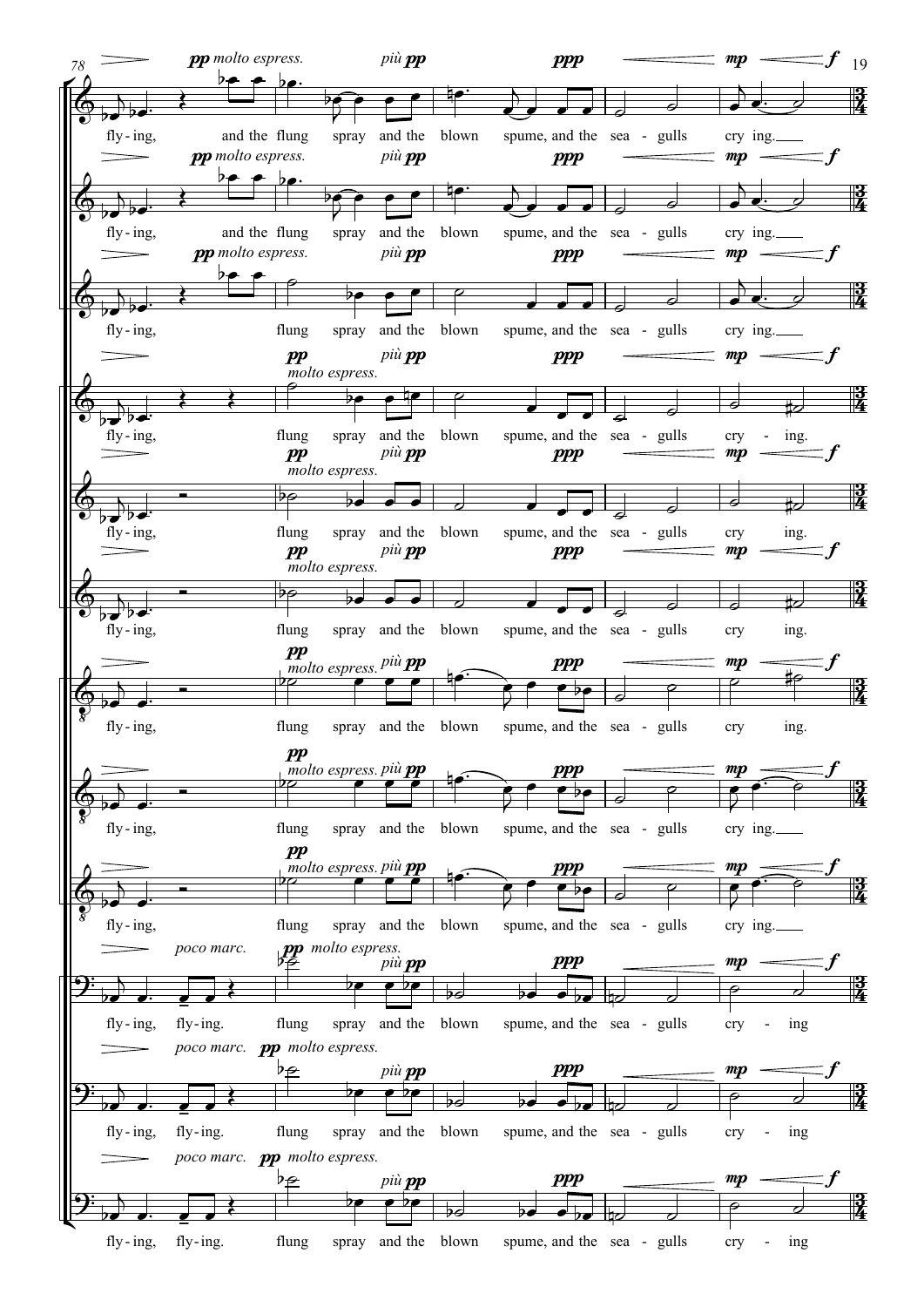#### **Largo maestoso** 20

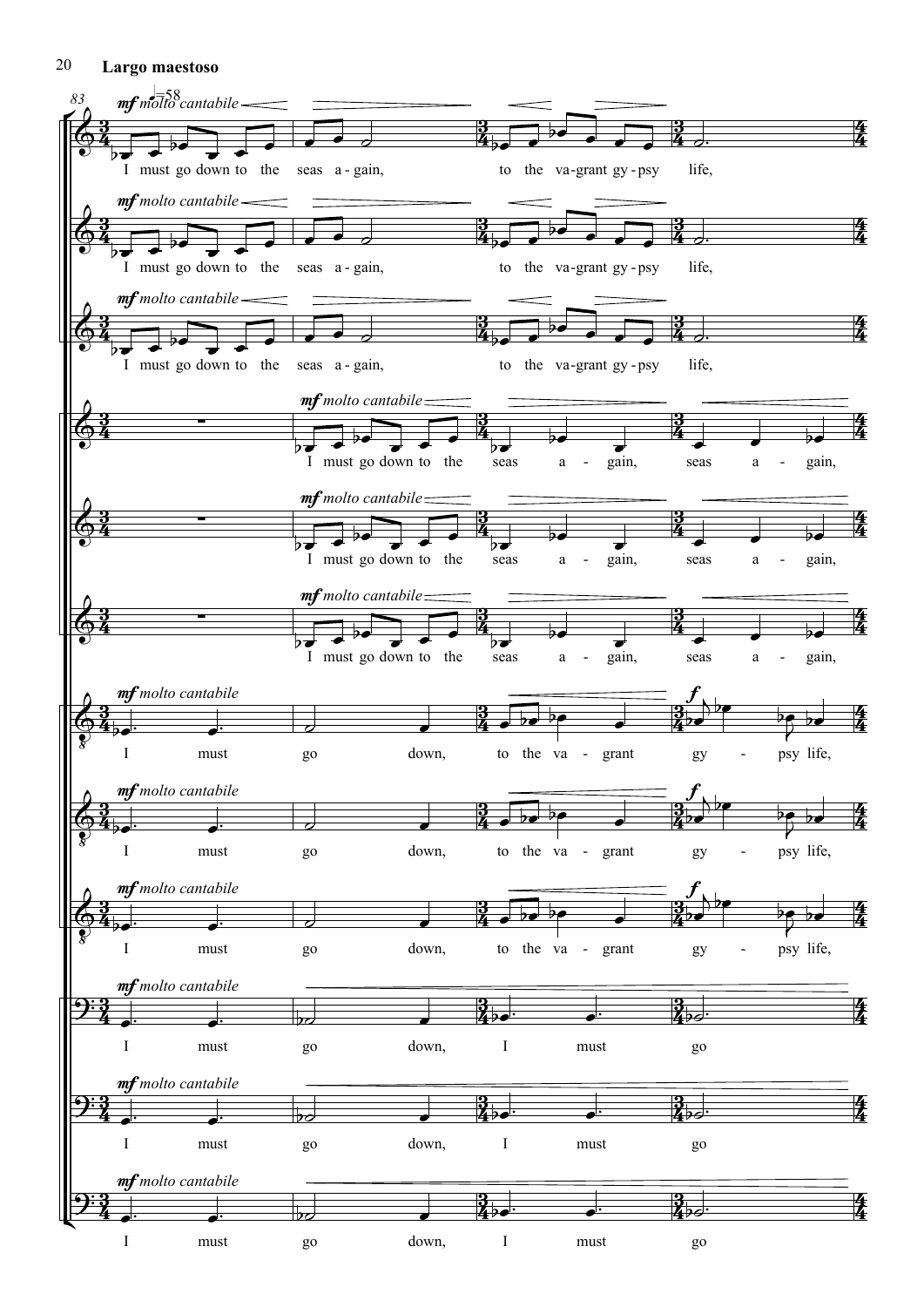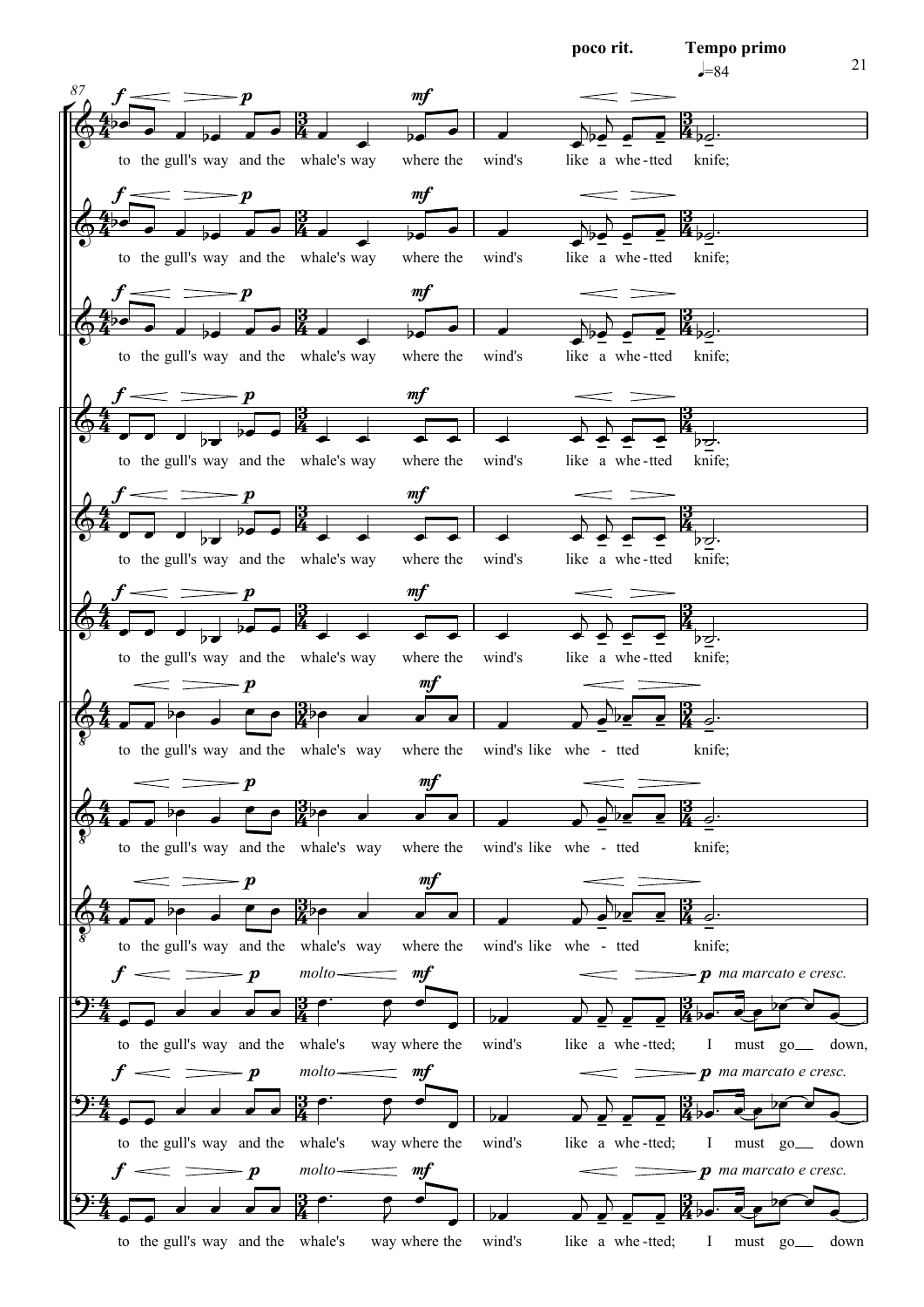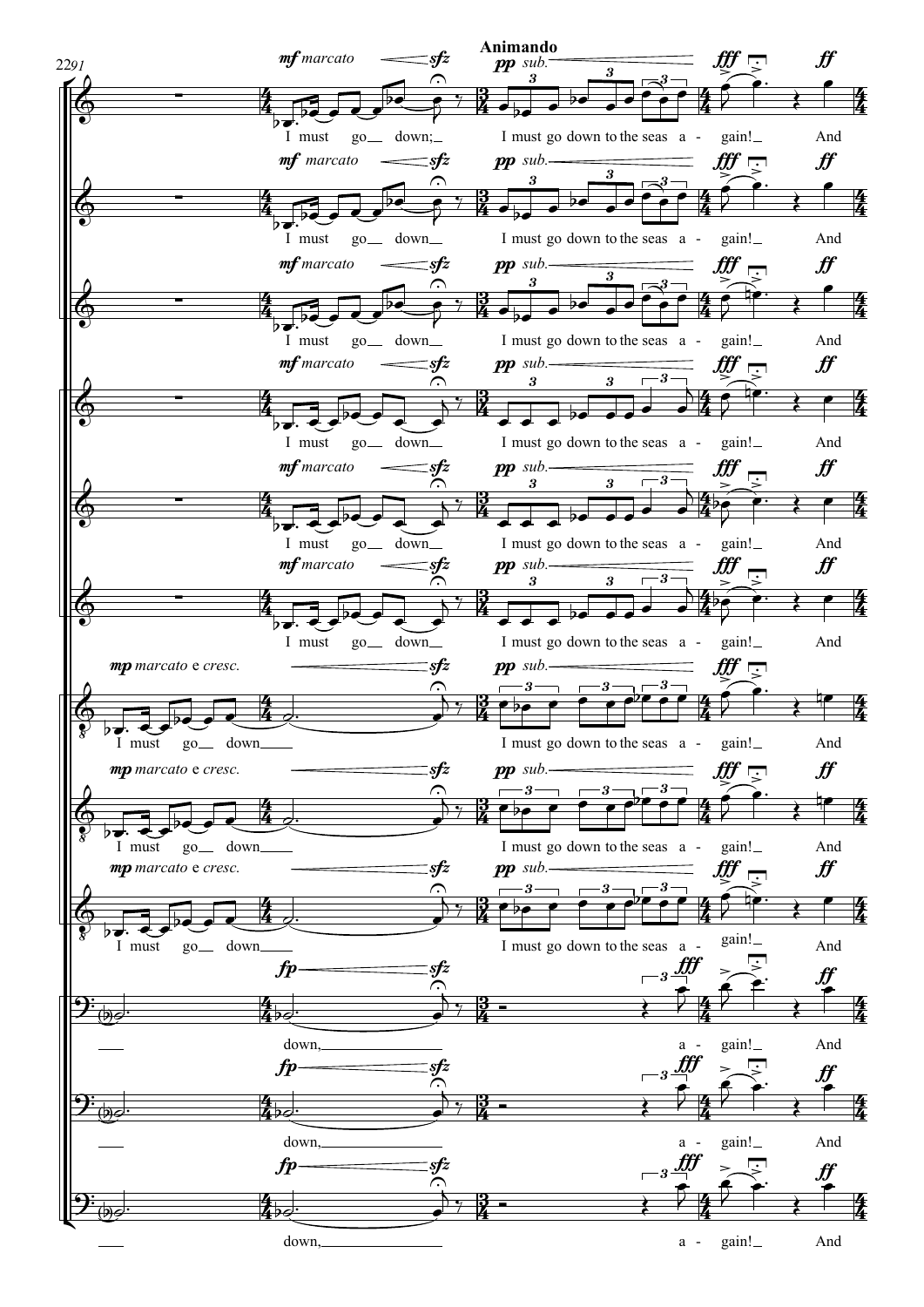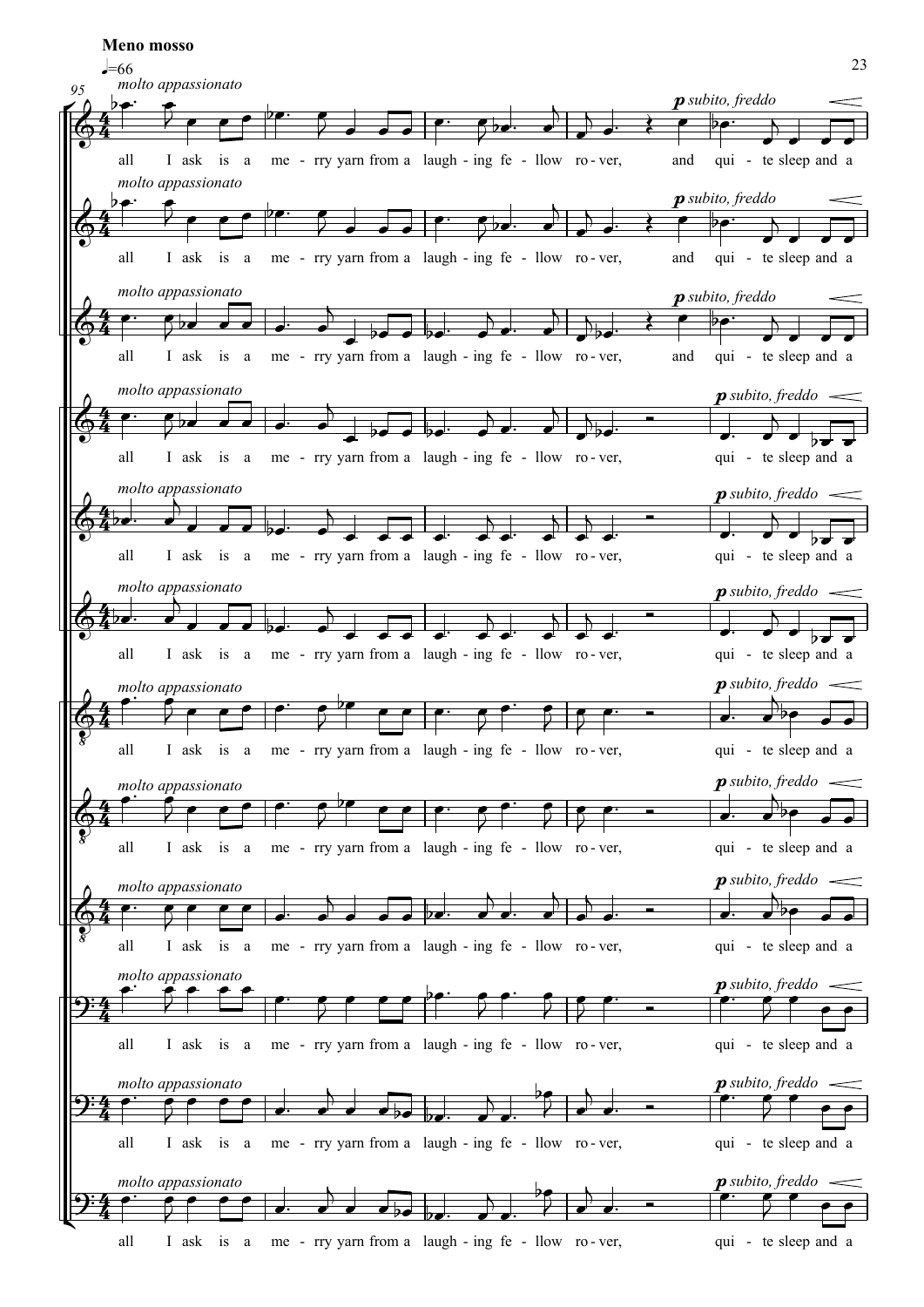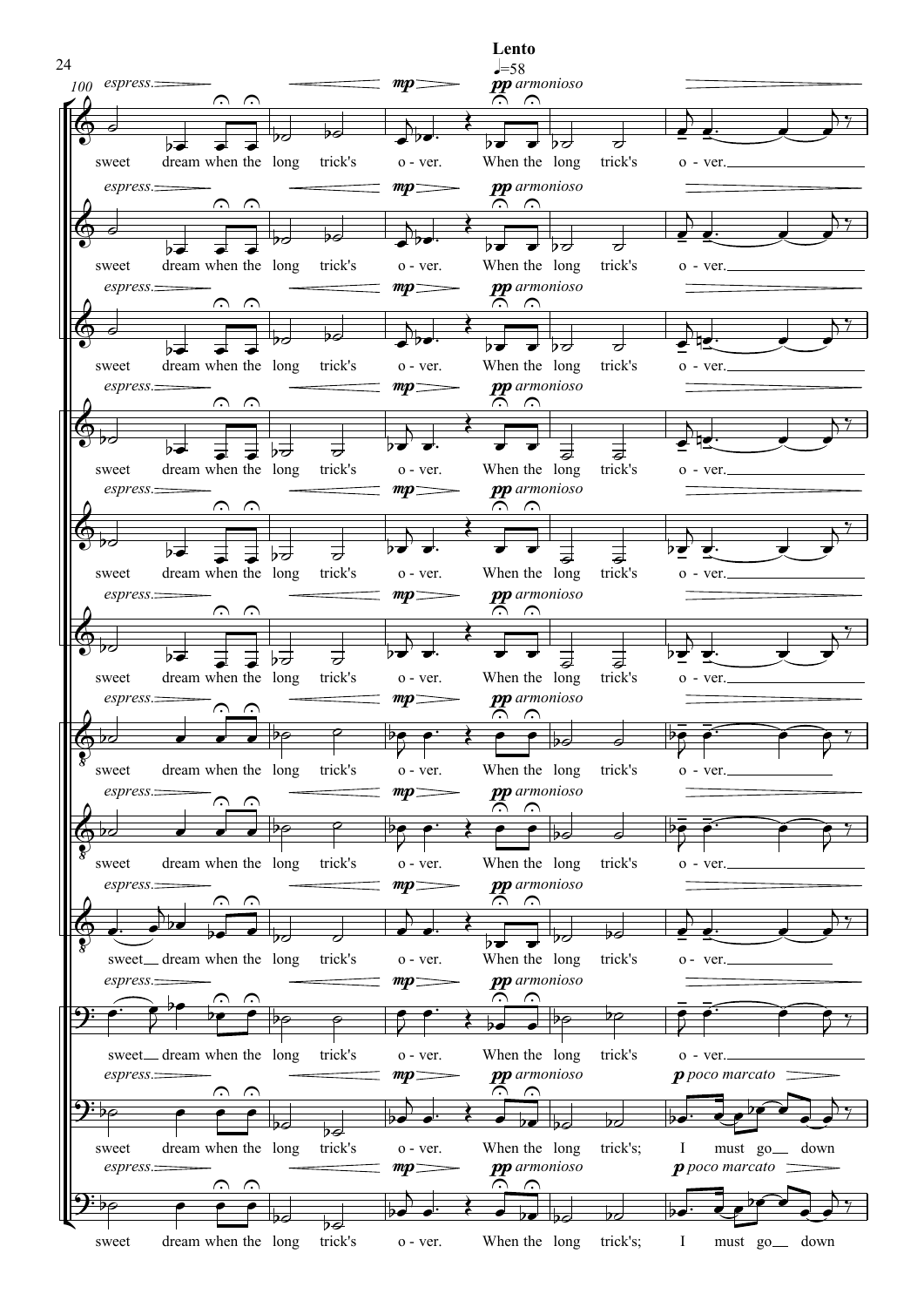